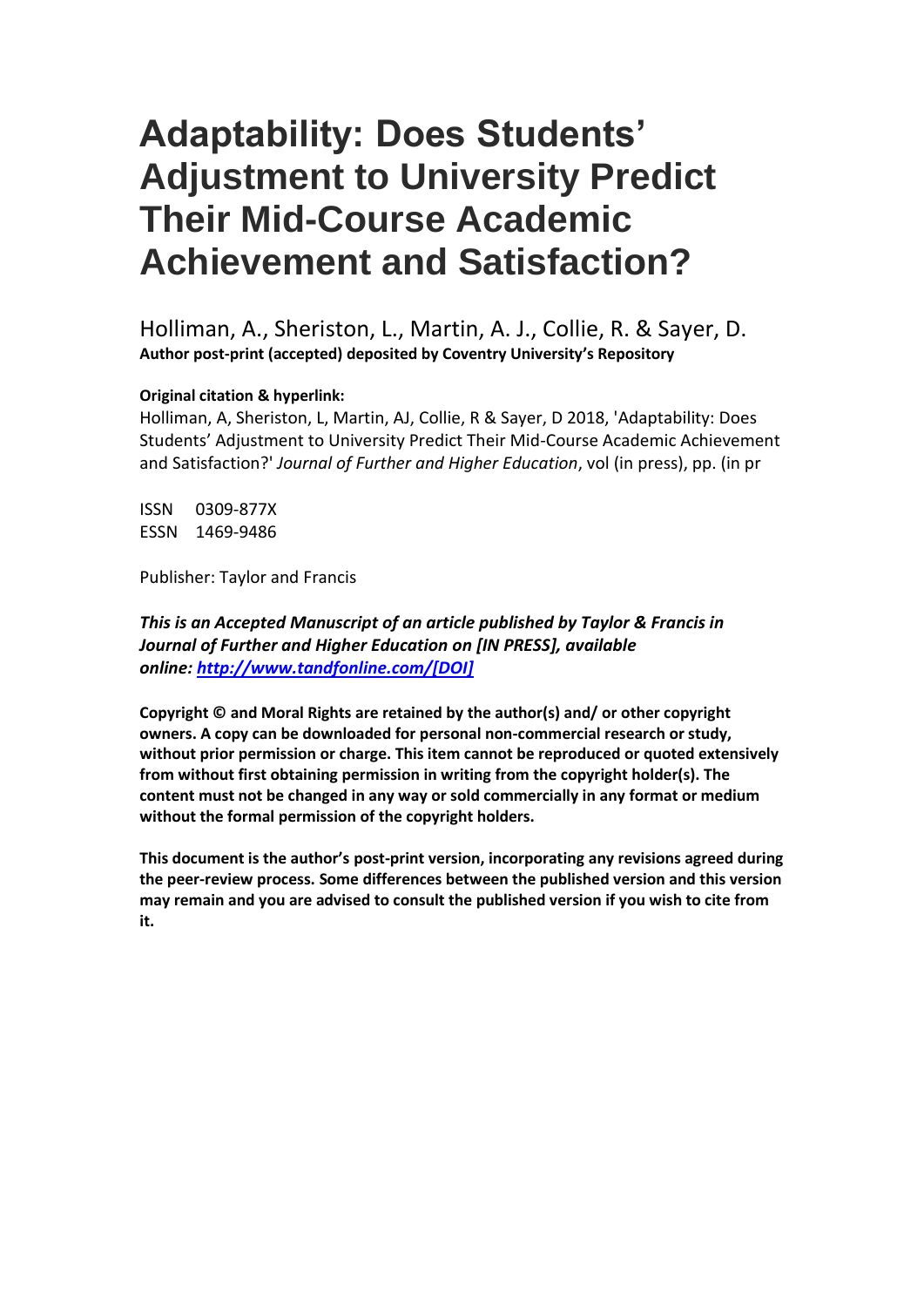Holliman, A. J.,<sup>1</sup> Sheriston, L.,<sup>2</sup> Martin, A. J.,<sup>3</sup> Collie, R. J.,<sup>3</sup> & Sayer, D.<sup>1</sup>

*<sup>1</sup>Coventry University, UK <sup>2</sup>Private Academic Director, UK <sup>3</sup>University of New South Wales, Australia.*

Author Note:

Andrew J. Holliman (andrew.holliman@coventry.ac.uk), Demi Sayer (sayerd2@coventry.ac.uk), Faculty of Health and Life Sciences, Coventry University, Priory Street, Coventry, CV1 5FB, United Kingdom.

Lee Sheriston (lee.sheriston@mkncc.com), Academic Director, Milton Keynes New City College, Gloucester House, 399, Silbury Boulevard, Milton Keynes, MK9 2AH, UK.

Andrew J. Martin (andrew.martin@unsw.edu.au), Rebecca J. Collie (rebecca.collie@unsw.edu.au), School of Education, University of New South Wales, Sydney NSW 2052, Australia.

Correspondence concerning this article should be addressed to Andrew J. Holliman at the Faculty of Health and Life Sciences, Coventry University, Priory Street, Coventry, CV1 5FB. Email: andrew.holliman@coventry.ac.uk. Tel: +44 (0) 24 7765 8208. Fax: +44 (0) 24 7688 8300.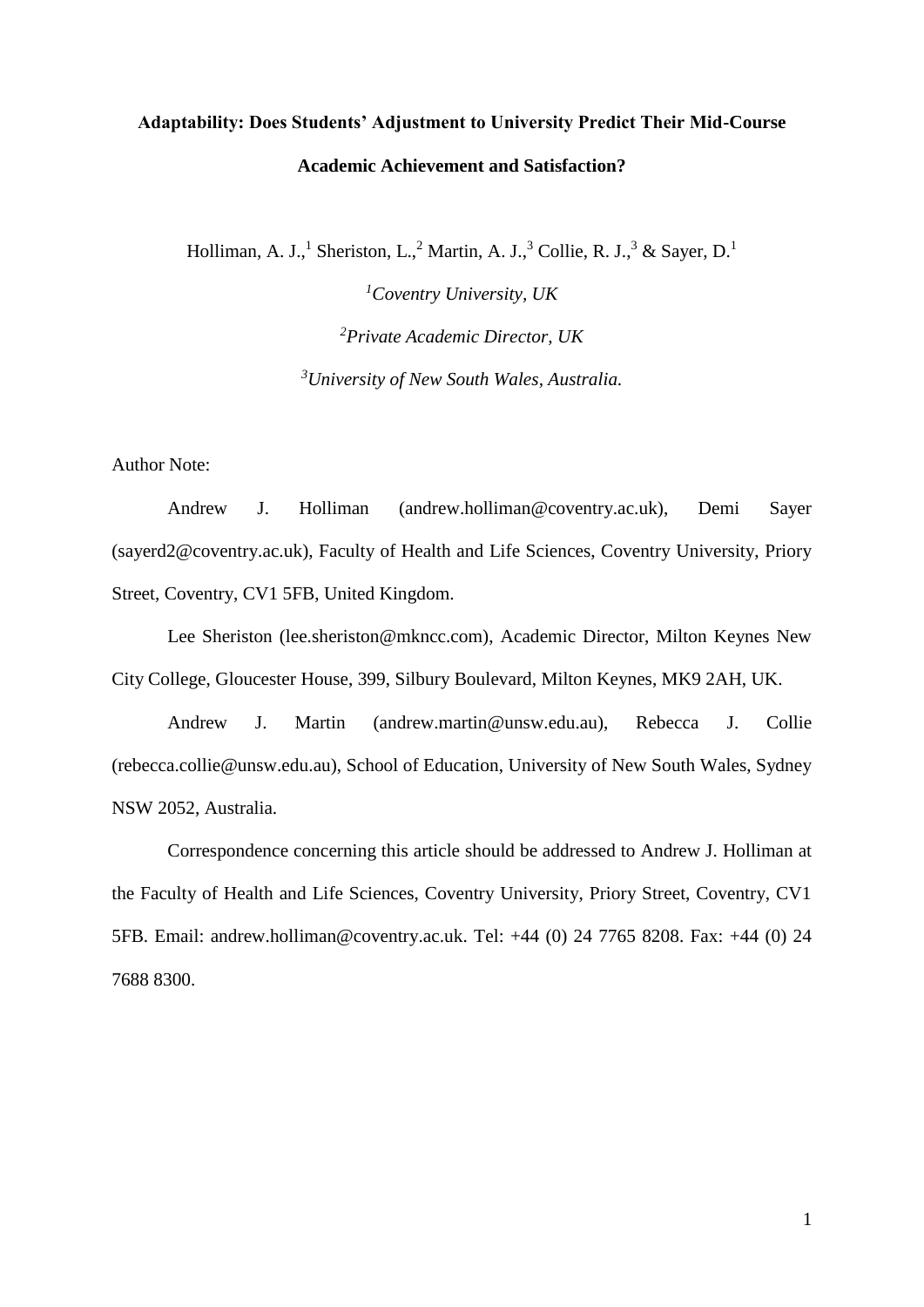#### **Abstract**

Individual differences in 'adaptability' – cognitive, behavioral, and emotional adjustment in the face of change, novelty, and uncertainty – are theorized to influence students' academic achievement and course satisfaction; although the literature examining these relations in tertiary education is sparse. In the present study, first-year undergraduate students were surveyed for their adaptability, academic buoyancy, and academic motivation (predictor variables) along with their mid-course academic achievement and course satisfaction (outcome variables). Correlation analyses revealed that adaptability was significantly associated with all other variables in this study. Multiple regression analyses revealed that after controlling for individual differences in academic buoyancy and academic motivation, adaptability explained unique variance in both academic achievement and course satisfaction. These findings have important implications for researchers and educators seeking to understand first-year students' adjustment to university and the influence this may have on their educational outcomes.

*Keywords:* Adaptability, Buoyancy, Motivation, Achievement, Satisfaction, University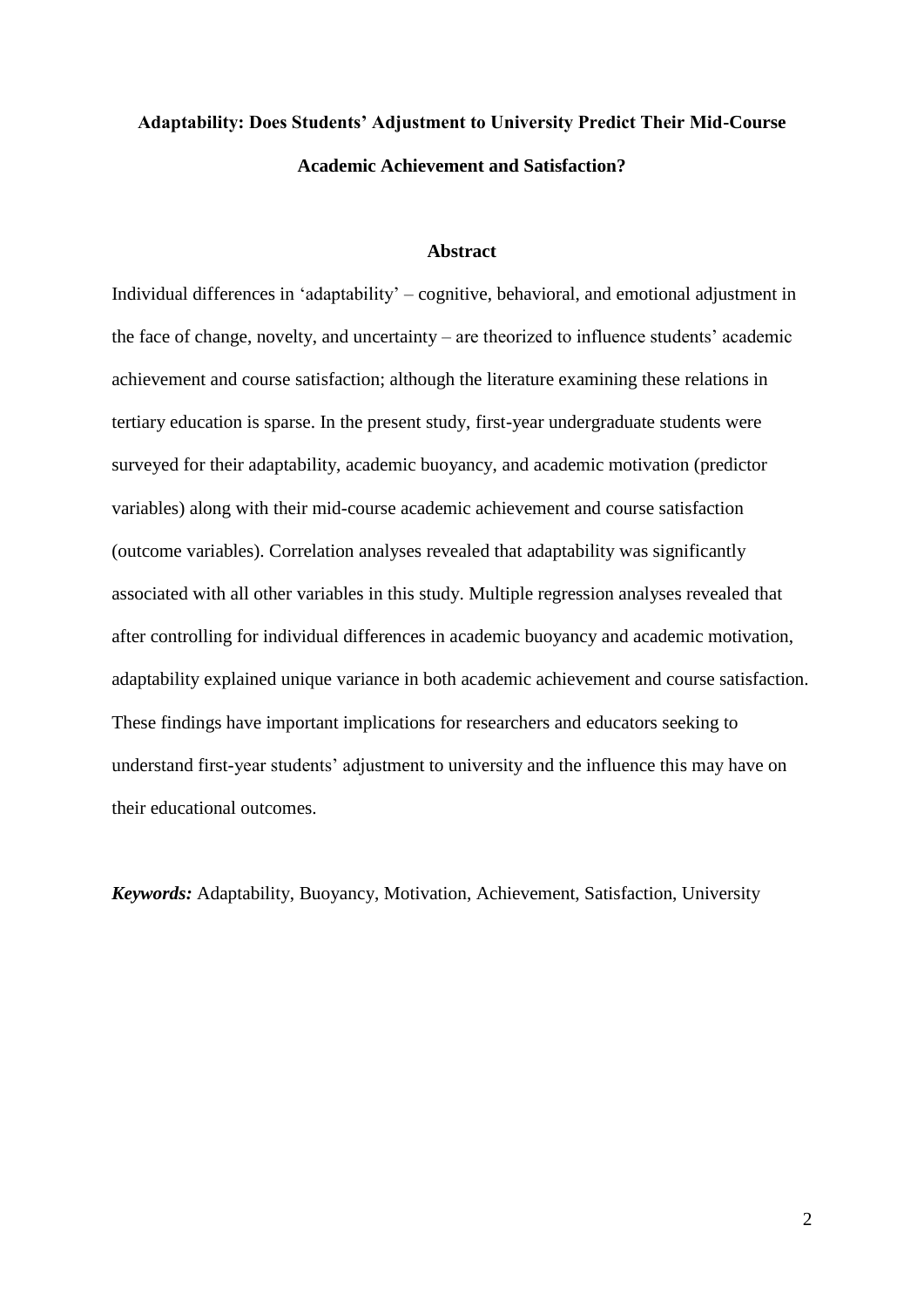#### **Introduction**

The commencement of university marks a period of great change, uncertainty, transition, and novelty for students (Collie and Martin 2016). It involves navigating a significantly less familiar learning environment, with increased independence and personal responsibility, a change in social networks, and demands for more autonomous, rather than dependent, learning (Lourenco and Casey 2013). The extent to which students are able to adjust to successfully navigate this change may play a role in their educational outcomes (Martin et al. 2012, 2013, 2015). A developing literature has begun to focus on the psychological construct of 'adaptability'; that is, cognitive, behavioral, and emotional adjustment in the face of change, novelty, and uncertainty (Martin et al. 2012, 2013). Findings have thus far shown that students' adaptability is positively predictive of academic achievement (Burns, Martin, and Collie 2017) and other educational outcomes, such as classroom participation, academic intentions, and school enjoyment (Martin et al. 2013). However, research has focused predominantly on primary and secondary education levels with only a minority of studies examining adaptability in higher education. This is problematic given that going to university can be considered a 'major transition milestone' (Martin and Burns 2014) where appropriate adjustment to the new environment may be of particular importance. Furthermore, no study to date has examined whether adaptability is predictive of first-year undergraduate university course satisfaction.

To fill the gap, in the present study, we examine the extent to which first-year university students' adaptability predicts their mid-course academic achievement and course satisfaction. The two outcome variables in this study are of paramount importance for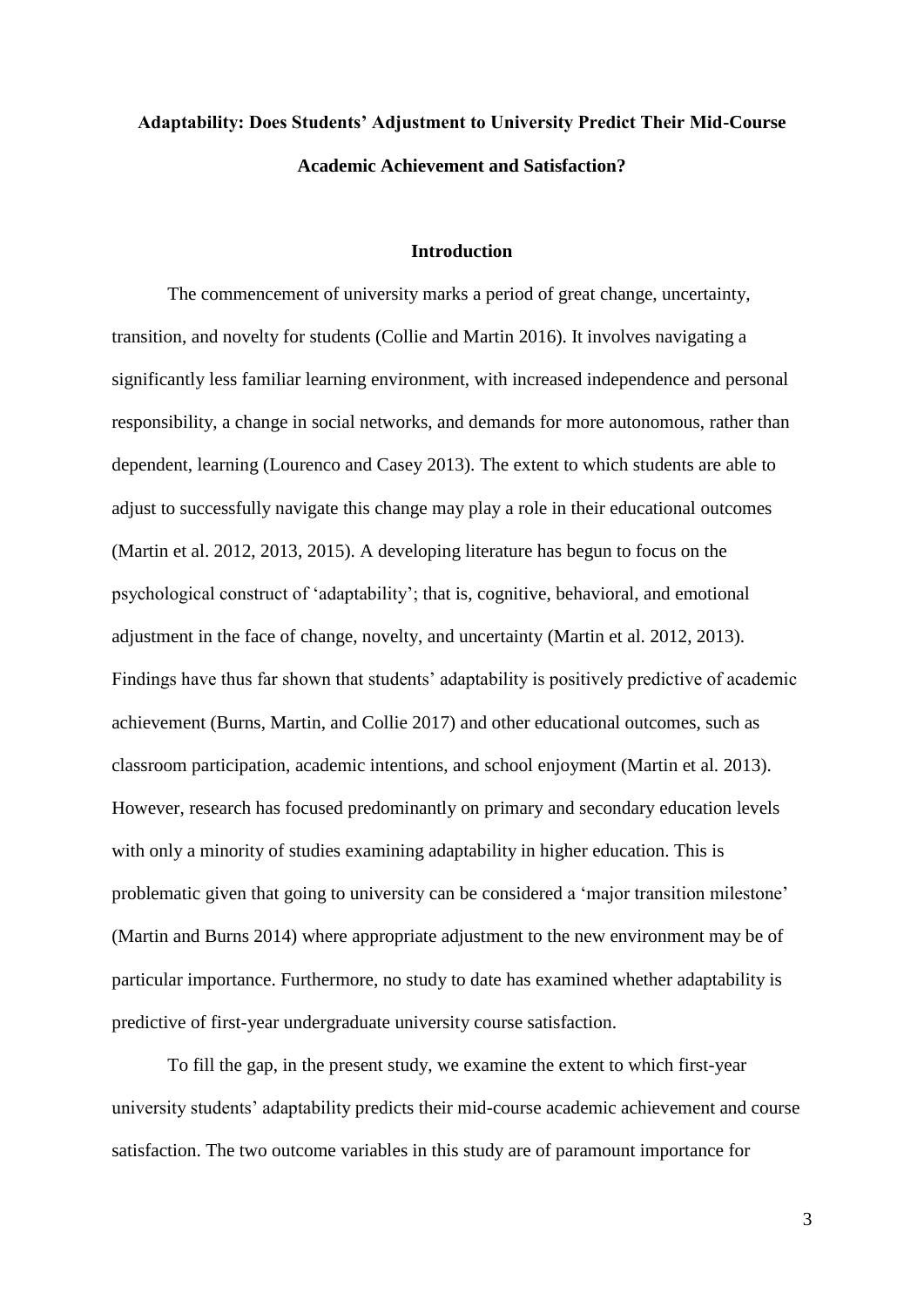universities and students alike. Specifically, academic achievement (and degree classification) is an important determinant of graduates' first destination outcome, employment opportunities, and further educational opportunities (Di Pietro 2017). Student satisfaction is linked to student recruitment (Childers, Williams, and Kemp 2014), retention (Crosling, Heagney, and Thomas 2009; Schreiner and Nelson 2013), and academic achievement (Taylor et al. 2008).

In addition, given the importance of disentangling adaptability from other cognate psycho-educational factors (Martin et al. 2013), we specifically explored the relations among adaptability, academic achievement and course satisfaction after controlling for the effects of other constructs. This is so variance unique to adaptability can be estimated – beyond the effects of aligned variables that are correlated with it. Two such factors are academic buoyancy and academic motivation. Academic buoyancy refers to students' ability to successfully navigate 'everyday' or low-level academic setbacks, challenges, adversities, and pressures (Martin and Marsh 2008). Academic motivation is defined under a selfdetermination theory perspective and refers to the extent to which students' behavior regulation is perceived to be non-self-determined (controlled) or self-determined (autonomous) (Ryan and Deci 2007).

#### *Conceptualizing the Construct of Adaptability*

Adaptability focuses on the extent to which students are able to make the appropriate cognitive, behavioral, and emotional adjustments required to successfully navigate changing, novel, and uncertain circumstances or situations (Martin et al. 2012, 2013). Thus, adaptability is defined in terms of a 'tripartite' framework that involves the management, adjustment, and modification of one's cognitions (thoughts), behaviors (actions), and emotions (affect). Adaptability is grounded in a self-regulation framework whereby students monitor, control, and direct their own cognitions, behaviors and emotions, altering them in accordance with the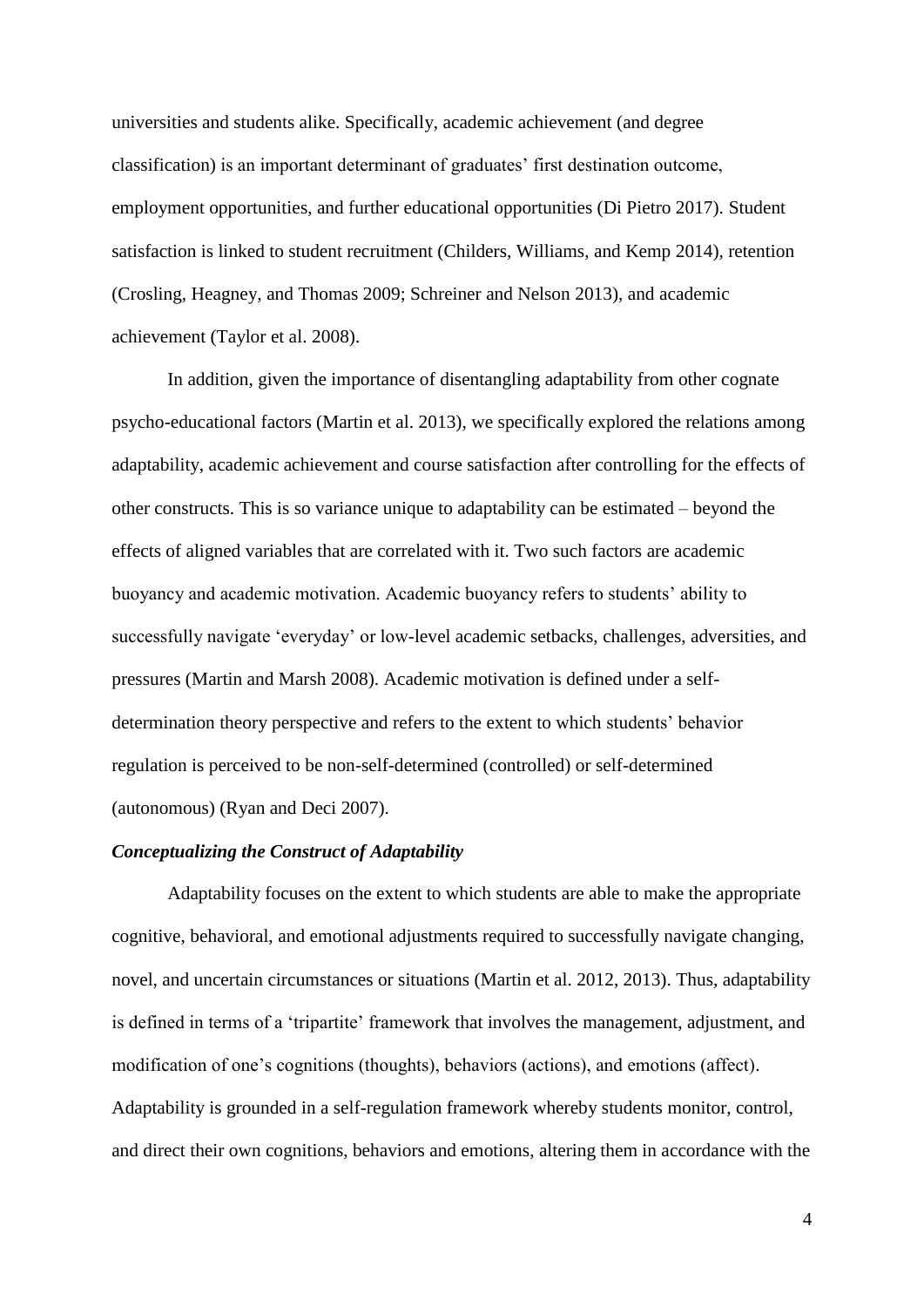demands of the situation (Zimmerman 2002). Adaptability resonates most closely with Winne and Hadwin's (2008) fourth phase of self-regulation – termed 'adaptation' – whereby students, for example, evaluate their own performance to determine how best to modify their cognitive and behavioral, and more recently emotional, strategies in order to improve future performance. Finally, adaptability is also grounded in lifespan theory of control approaches (Heckhausen, Wrosch, and Schulz 2010) whereby students make cognitive and behavioral modifications in order to achieve more positive outcomes in their environment. Further, the notion of adapting one's cognitive, behavioral and emotional strategies in order to better negotiate demands in the environment resonates with individual functioning approaches (Buss and Cantor 1989). Such approaches contend that personal characteristics, conceivably, one's adaptability, influence the adoption and application of appropriate strategies in one's environment in order to produce more positive outcomes for the individual. Taken together, these different theoretical approaches and traditions provide a conceptual basis for the adaptability construct and provide reason to anticipate connections between students' adaptability and their educational outcomes at university.

#### *Adaptability as a Predictor of Educational Outcomes*

#### *Predicting Academic Achievement*

Students' academic achievement at university, and their final degree classification in particular, has important consequences for their career prospects. A converging international literature has shown that a graduate's first destination outcome comprising the type of employment or further study students were engaged in six months after qualifying from their course, their employment opportunities, and their further educational opportunities, are all significantly influenced by their degree classification (Di Pietro 2017). For example, in a Graduate Recruitment Survey (Association of Graduate Recruiters, AGR, 2013) it was reported that 82.1% of AGR employers used degree classification as a screening tool and that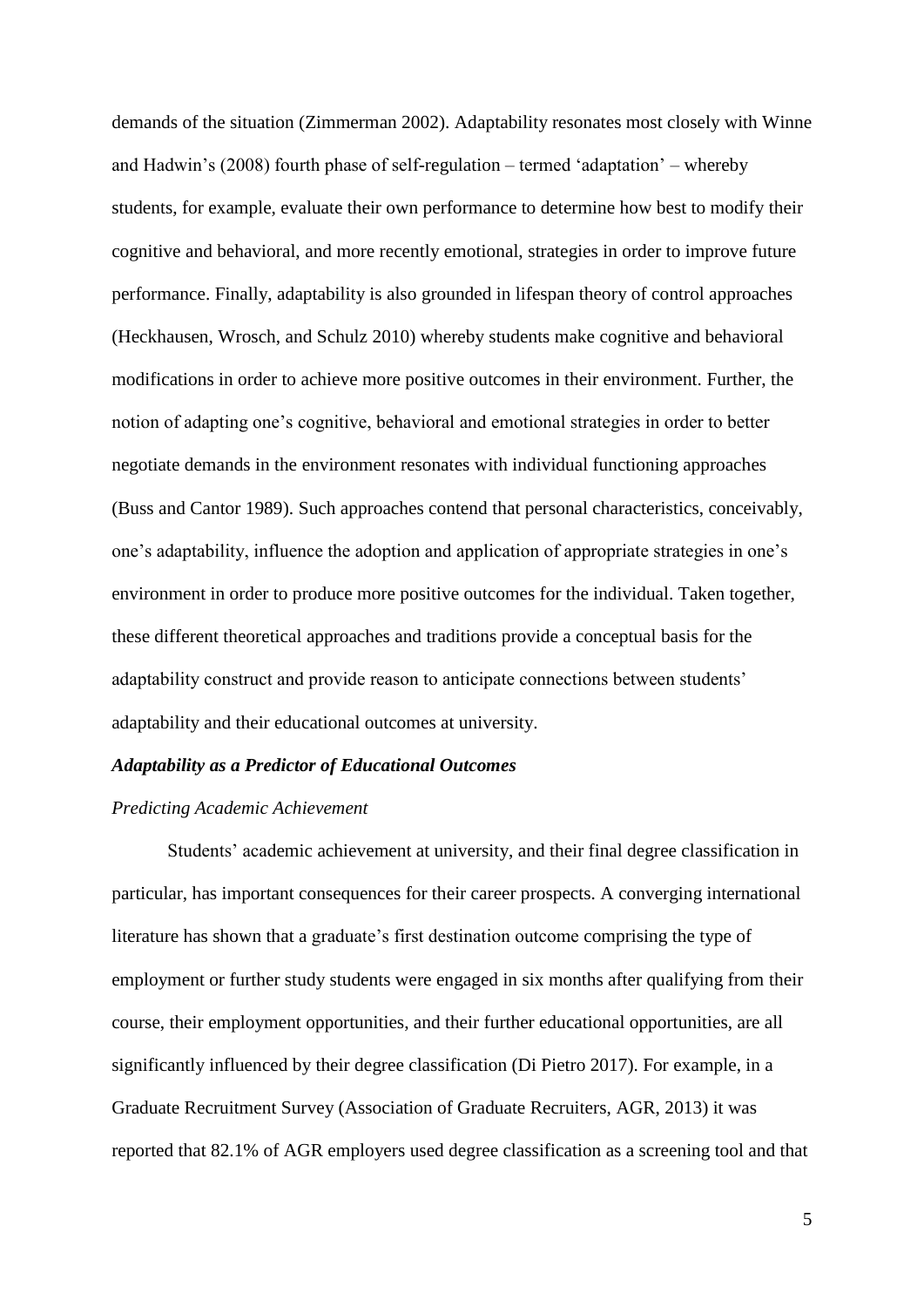81.3% of them used a 2:1 classification as a cut off; that is, a British classification of 'Upper Second-Class Honors' reflecting an average mark of 60-70% on the assessed work the student has completed. Given that these outcomes (i.e., the average salary six months after the course, the percentage of those who go on to work and/or study, and employment six months after the course) are made publicly available and influence university league tables, academic achievement is of great importance for both universities and students alike.

A developing literature, mostly with students in primary or secondary education, has shown that adaptability is associated with academic engagement (Burns et al. 2017; Collie, Holliman, and Martin 2017; Martin et al. 2012, 2013, 2015). Academic engagement, in turn, has been consistently linked with academic achievement at secondary (Burns et al., 2017; Collie, Martin, and Curwood 2016; Martin et al. 2012, 2015) and tertiary education levels (Collie et al. 2017; Johnson et al. 2015; Hart 2012). Other studies with secondary school students (Burns et al. 2017) have also found that students' adaptability positively predicts both behavioral engagement and academic achievement. Due to its 'enabling capacity' (Martin et al. 2013), students higher in adaptability are more likely to monitor, control, direct, and adjust and adapt their cognitions, behaviors, and emotions to more effectively deal with the task/activity at hand (Martin et al. 2012, 2013) and attain higher academic performance as a result (Mega, Ronconi, and De Beni 2014). In the present study, we focus solely on the direct relation between adaptability and students' academic achievement to add to the sparse literature investigating the link between adaptability and university achievement.

#### *Predicting Course Satisfaction*

Alongside academic achievement, universities are increasingly focused on the student experience and satisfaction with and through their studies (Douglas et al. 2015) not least because of the increase in university tuition fees and greater expectations placed on graduate employability which is considered to have a significant impact on overall student satisfaction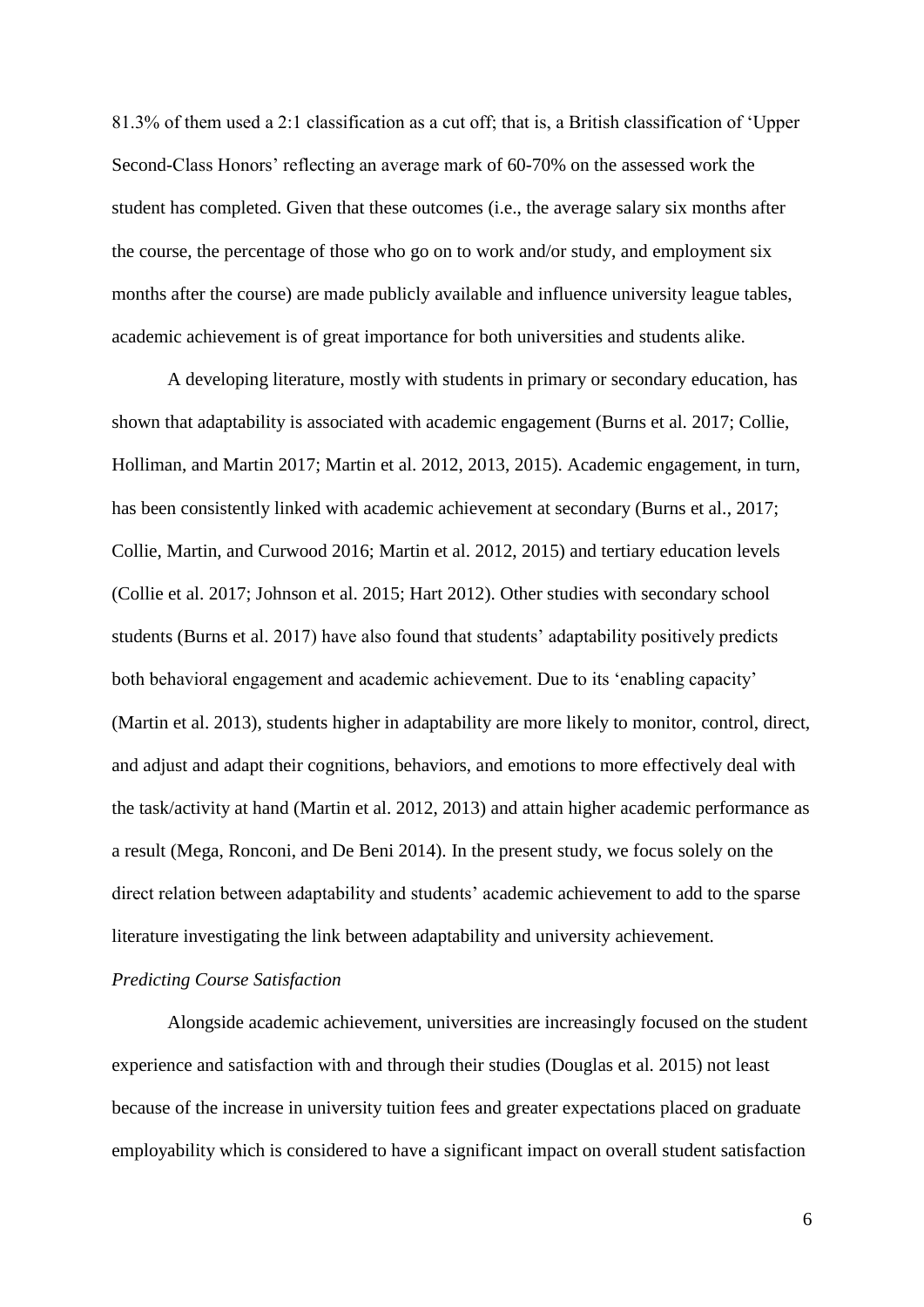scores (Bates and Kaye 2014; Kaye and Bates 2017). Introduced in 2005 in the UK, the most commonly used metric for student satisfaction is the National Student Survey (NSS). This comprises questions relating to different aspects of students' learning experience, with a final question that is often cited in rankings of university performance (Lenton 2015) and tends to be incorporated in most higher education analyses (viz. 'Overall, I am satisfied with the quality of the course'). Universities are therefore placing a greater emphasis on student satisfaction scores not least because higher student satisfaction also leads to greater retention (Schreiner and Nelson 2013) and higher academic success and completion rates (Taylor et al. 2008). Indeed, student satisfaction is also bound up with student engagement and academic achievement (Pike, 1991) and consistent links have been reported between academic achievement and university satisfaction (Green, Hood, and Neumann 2015).

The above commentary signifies the importance of student/course satisfaction for universities and underscores the importance of understanding the antecedents of student satisfaction in further detail (Wach et al. 2016). Accordingly, there have been efforts to identify factors that might influence course satisfaction. Some studies have focused on characteristics at higher education system levels (e.g., access, selectivity, financial support, opportunities for movement in the system), institutional levels (e.g., university culture, services, facilities, image, composition of the student body), teaching levels (e.g., teaching quality, style, expertise, affection, and assessment), and/or individual student levels (e.g., attitudes, and motivational characteristics) (Green et al. 2015; Vossensteyn et al. 2015). However, to date no research has investigated the link between adaptability and course satisfaction at university. In the present study, we focus on individual student-level characteristics (Green et al. 2015), to examine the impact of adaptability on university students' course satisfaction.

#### *Aims, Rationale and Research Questions*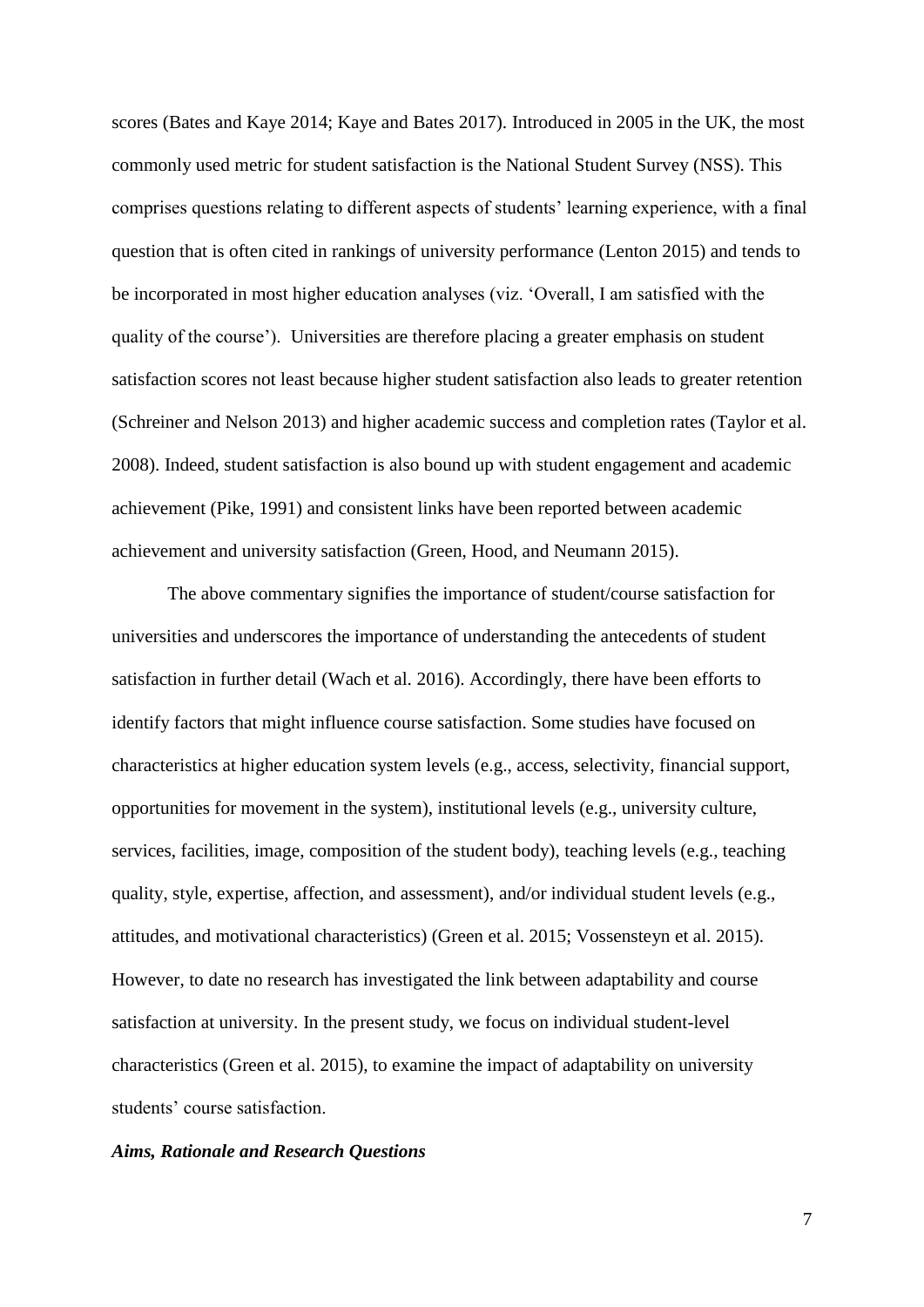In line with the above commentary, the present study sought to better understand the unique associations between adaptability and the outcome variables of academic achievement and course satisfaction, by controlling for two cognate constructs: academic buoyancy and academic motivation.

In doing so, the present study addressed two research questions:

- 1. What is the relationship between university students' adaptability, academic buoyancy, academic motivation, and their academic outcomes (mid-course academic achievement and satisfaction)?
- 2. Is university students' adaptability uniquely associated with their academic outcomes (mid-course academic achievement and satisfaction) beyond the influences of academic buoyancy and academic motivation?

#### **Method**

#### *Participants and Procedure*

All participants in this study ( $N = 90$ , representing approximately one-third of the total number of students eligible for this study) were opportunity sampled from a single higher education institution (university) in the West Midlands, UK. Students were first-year undergraduates enrolled in either a single honours psychology degree (BSc Psychology,  $n =$ 77) or a combined honours degree (BSc Sport Psychology, *n* = 7; BSc Psychology & Criminology,  $n = 6$ ). Four-fifths (80%) of the sample were female ( $n = 72$ ), students were aged between 18 and 48 years ( $M = 19.84$ ,  $SD = 3.68$ ), and were studying full-time. The selection criteria were not limited to any particular demographic or ability group; all students who attended a mandatory Level 1 psychology course were invited to participate in this research. All students completed a paper questionnaire to ascertain demographic details and to measure the core constructs in this study (i.e., adaptability, buoyancy, motivation, academic achievement, and course satisfaction), as detailed below.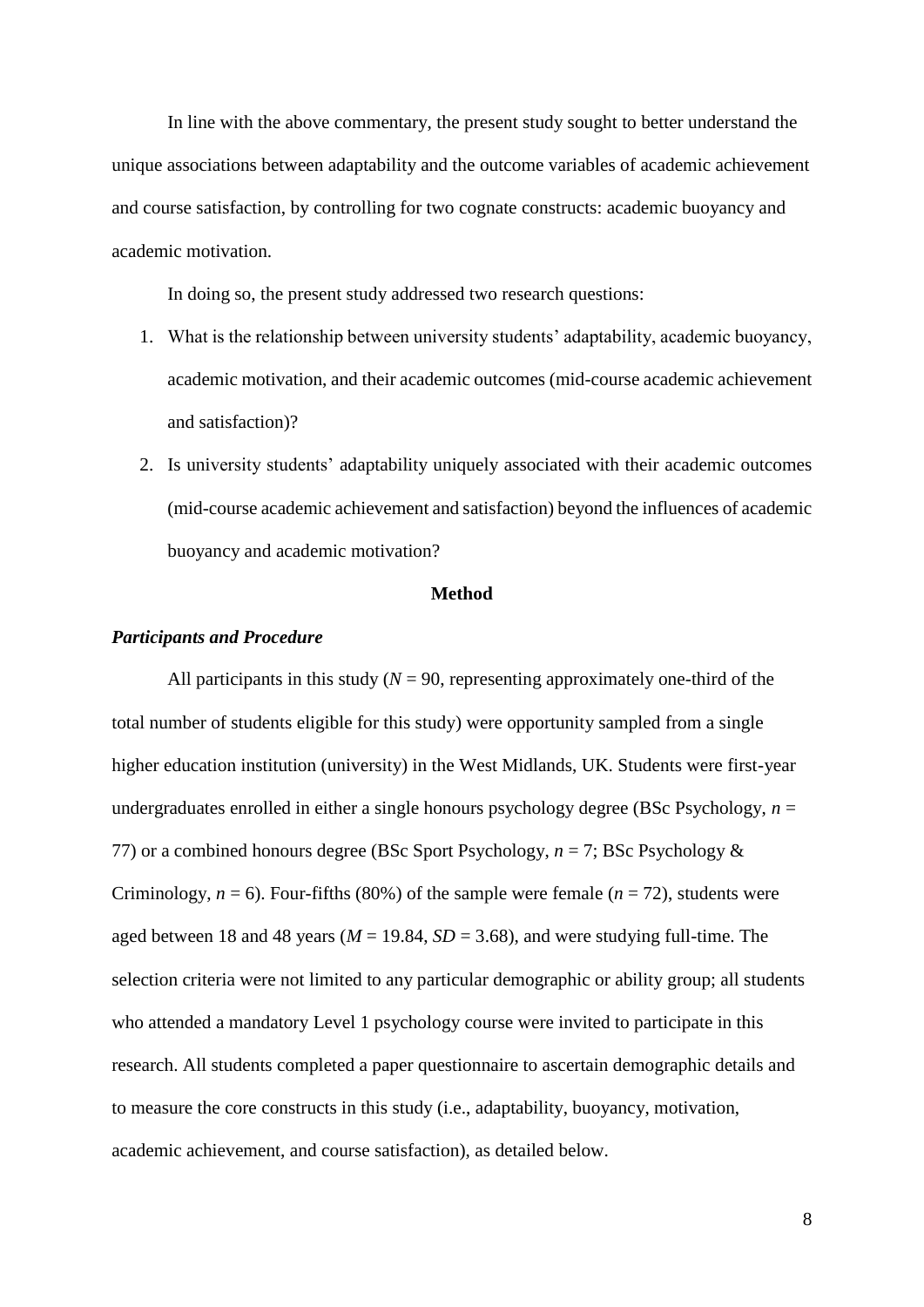#### *Measures*

#### *Adaptability*

Adaptability was measured using the Adaptability Scale (Martin et al., 2013). The scale consisted of nine items to assess cognitive (e.g., 'I am able to adjust my thinking or expectations to assist me in a new situation'), behavioral (e.g., 'In uncertain situations, I am able to develop new ways of going about things [e.g. a different way of asking questions or finding information] to help me through'), and emotional (e.g., 'I am able to reduce negative emotions [e.g., fear] to help me deal with uncertain situations') adaptability. For each item, a Likert scale response format was used with respondents rating themselves on a scale of 1 (strongly disagree) to 7 (strongly agree). In this study, the three types of adaptability (tripartite approach) were combined and averaged to provide a single estimate of adaptability: prior measurement work (e.g., Martin et al. 2012, 2013) has demonstrated that this approach (forming a global estimate) functions well due to the inter-relations between cognitive, behavioral, and emotional dimensions. Prior research has also demonstrated the validity of the scale via confirmatory factor analysis and adequate reliability (e.g., Collie et al. 2017; Martin et al. 2012, 2013, 2015). In this study, Cronbach's alpha was .86.

#### *Academic Buoyancy*

Academic buoyancy was measured using the Academic Buoyancy Scale (Martin and Marsh 2008). This scale consists of four items designed to assess students' ability to deal effectively with 'everyday' academic setbacks, challenges, adversities, and pressures (e.g., 'I think I'm good at dealing with schoolwork pressures'). For each item, a Likert scale response format was used with respondents rating themselves on a scale of 1 (strongly disagree) to 7 (strongly agree). Prior measurement work has demonstrated the psychometric properties of this scale, such as factor structure, invariance, and reliability (e.g., Martin and Marsh 2008).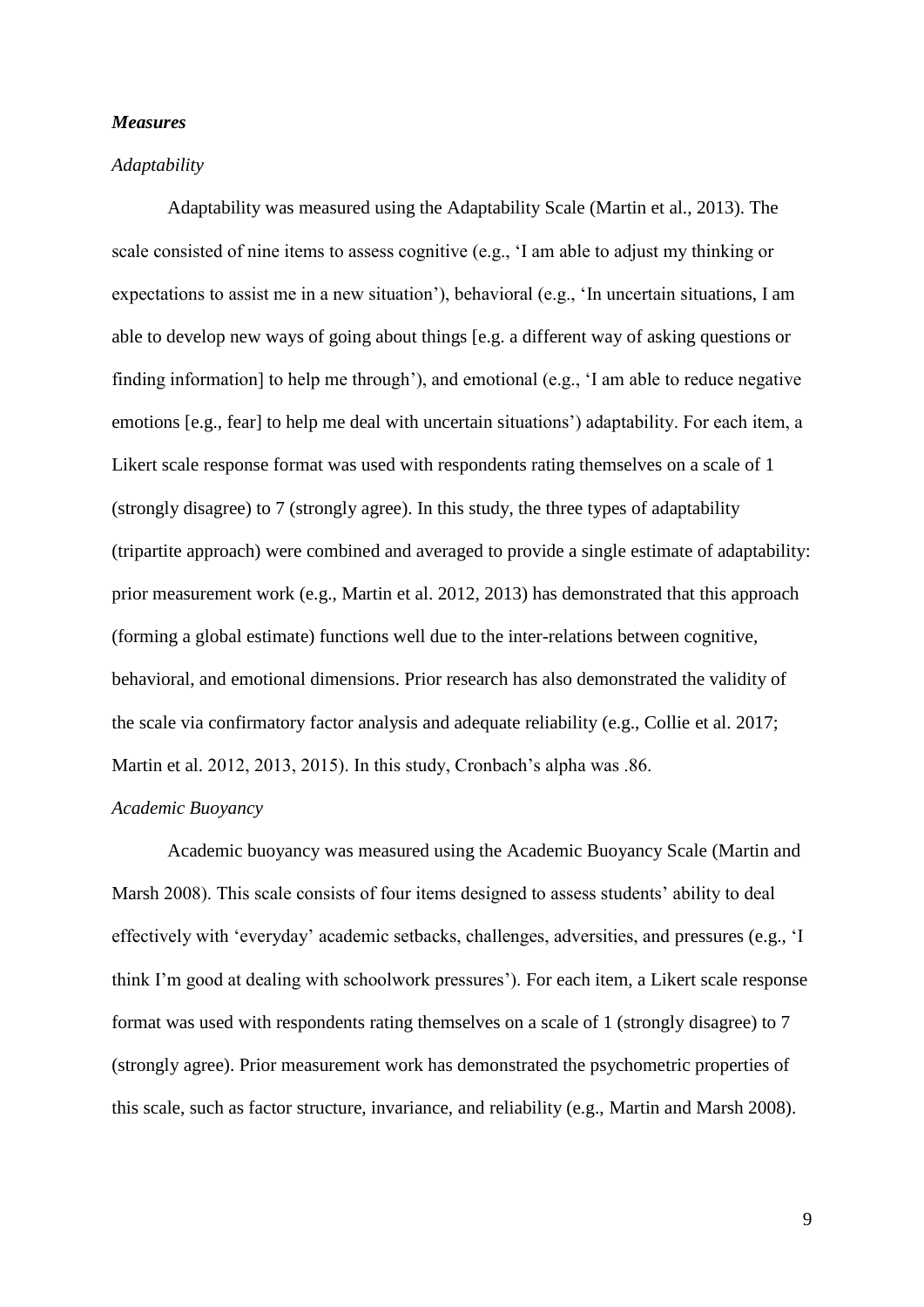As such, the four items were combined and averaged to provide a single estimate of buoyancy. In this study, Cronbach's alpha was .85.

#### *Academic Motivation*

Academic motivation was measured using the Academic Motivation Scale, AMS-C 28 – College CEGEP version (Vallerand et al., 1993). The scale consisted of 28 items and seven subscales to assess three types of internal (intrinsic) motivation (– to know; – toward accomplishment; – to experience stimulation), three types of external (extrinsic) motivation (– identified; – introjected; – external regulation), and amotivation. For each item, a Likert scale response format was used with respondents rating themselves on a scale of 1 (does not correspond at all) to 7 (corresponds exactly). Prior measurement work has demonstrated the validity of the constructs in this scale (e.g., Vallerand et al. 1989). In this study, Cronbach's alpha for each internal (intrinsic) motivation subscale was .86 (– to know); .78 (– toward accomplishment); .82 (– to experience stimulation); for external (extrinsic) motivation was: .71 (– identified); .81 (– introjected); .72 (– external regulation); and amotivation was .84. In order to obtain a Relative Autonomy Index (RAI; Ryan and Connell 1989), also known as the Self-Determination Index (Vallerand, 2007) – essentially a single estimate of the extent to which a student's behavior regulation is perceived to be non-self-determined (controlled) or self-determined (autonomous) (Ryan and Deci 2007) – we adopted the RAI BREQ scoring protocol (Ryan, and Connell, 1989) and its accompanying formula:  $\sum$  ([External x -2] + [Introjected x -1] + [Identified x 1] + [Intrinsic x2]). Here, RAI scores with a larger positive weight indicate a greater autonomous regulatory style (i.e., self-determined motivation); RAI scores with a larger negative weight indicate a greater controlled regulatory style (i.e., nonself-determined motivation).

#### *Academic achievement*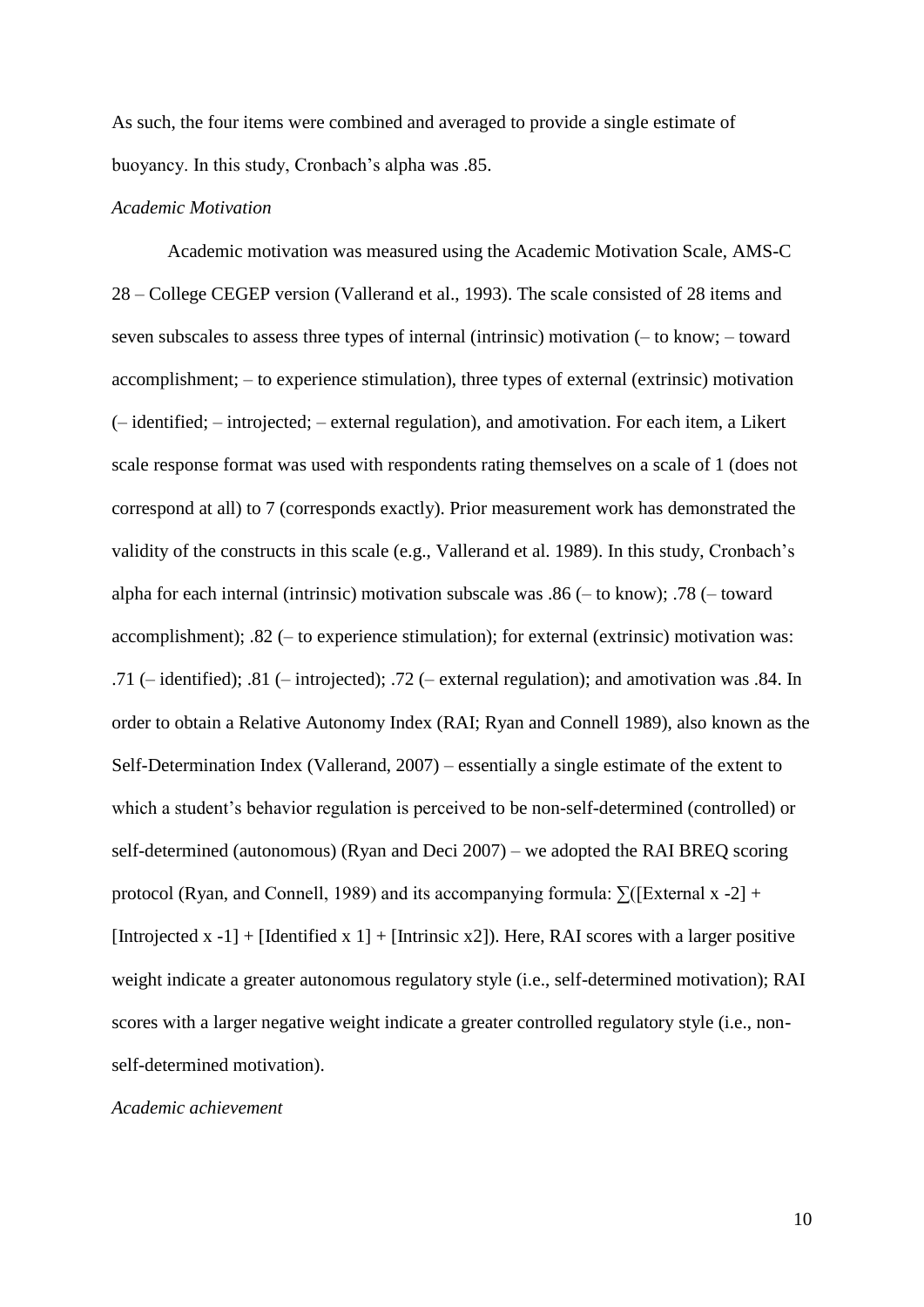Academic achievement was measured using a single scaled item to represent students' approximate grade point average after the first semester of study. For this item ('Which score range best reflects the grades you have been awarded so far on the course'), respondents rated themselves as either:  $1 = 42$ ;  $2 = 42-48$  (third class);  $3 = 52-58$  (lower second class);  $4 = 62-58$ 68 (upper second class); or  $5 = 72$  (first class). We purposely elicited 'approximate' grade point averages to reduce the likelihood of mathematical error (although we acknowledge some of the limitations of this approach in the Discussion section). We also purposely focused on degree classification boundaries as graduates are ultimately awarded a degree classification (rather than percentage), which is the most important and meaningful academic achievement metric (outcome) for universities and students alike.

#### *Course satisfaction*

Course satisfaction was measured using the global item from the National Student Survey 2017 (NSS, http://www.thestudentsurvey.com/) – a survey completed by students at all publicly funded higher education institutions in the UK to gain insight from undergraduate students about their learning and teaching experience at university. For this item ('Overall, I am satisfied with the quality of the course') – the most influential item on the scale that is often cited in rankings of university performance (Lenton 2015) – a Likert scale response format was used with respondents rating themselves on a scale of 1 (definitely disagree) to 5 (definitely agree). We purposely selected this survey item as it is the item of course quality enabling comparison of an institution's provision with other institutions in the sector at both a discipline and institution level.

#### **Results**

Measures of central tendency and dispersion are reported for all core measures. This is followed by a correlation matrix between all core measures so that the associations can be observed. Findings from multiple regression analyses are then presented to assess the extent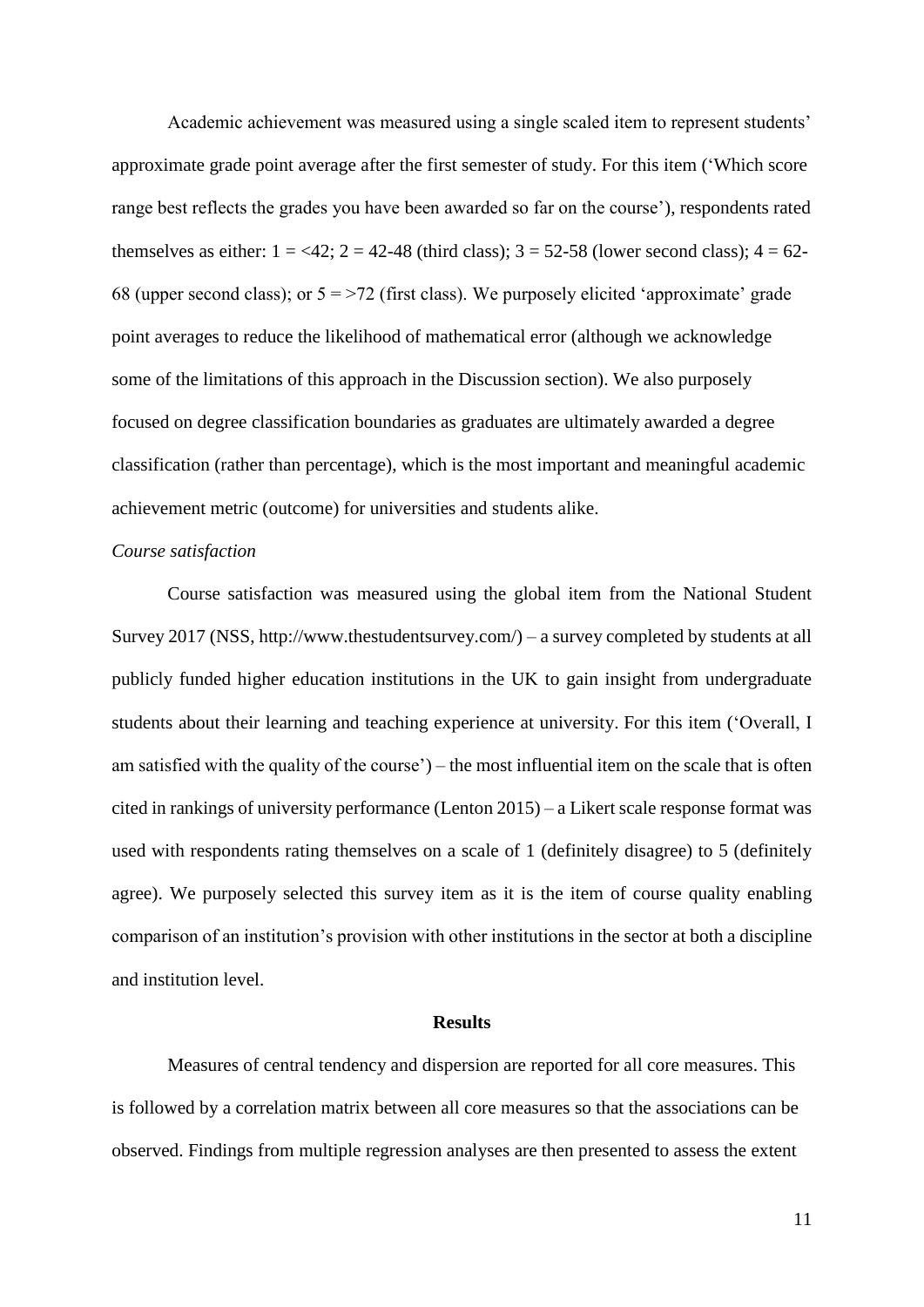to which students' adaptability (independent of academic buoyancy and motivation), can make a significant independent contribution to students' perceived academic achievement and their course satisfaction.

#### *Descriptive Statistics*

Table 1 shows the mean and standard deviation scores (and other distributional data) on all core assessments in this study.

#### <TABLE 1 NEAR HERE>

For the measure of academic achievement equated performance was in the high 2:2 (52-58%, lower second class) to 2:1 (62-68%, upper second class) range, which was generally expected at this stage of study. With regard to course satisfaction, the figure shows that students were generally happy with the overall quality in the delivery of their undergraduate course; although universities typically aim for 4+. The mean adaptability scores were generally in the upper range (4.83 out of 7,  $SD = .79$ ) indicating that students felt somewhat in agreement that they were able to adapt in the face of novel or uncertain events. The mean buoyancy scores were in the middle to upper middle range. The mean motivation scores indicate that students were somewhat between autonomous (self-determined motivation) and controlled (non-self-determined motivation) regulatory styles (marginally more towards the latter), with a moderate standard deviation indicating was some variation.

#### *Correlations*

To investigate the relationships between all core variables in this study, correlation analyses (Pearson) were performed to ascertain the strength of relations among variables (see Table 2).

#### $\angle$ TARI E 2 NEAR HERE $>$

It can be seen from Table 2 that while age did not correlate with any other variable, gender did correlate with buoyancy suggesting that females felt they were less able to cope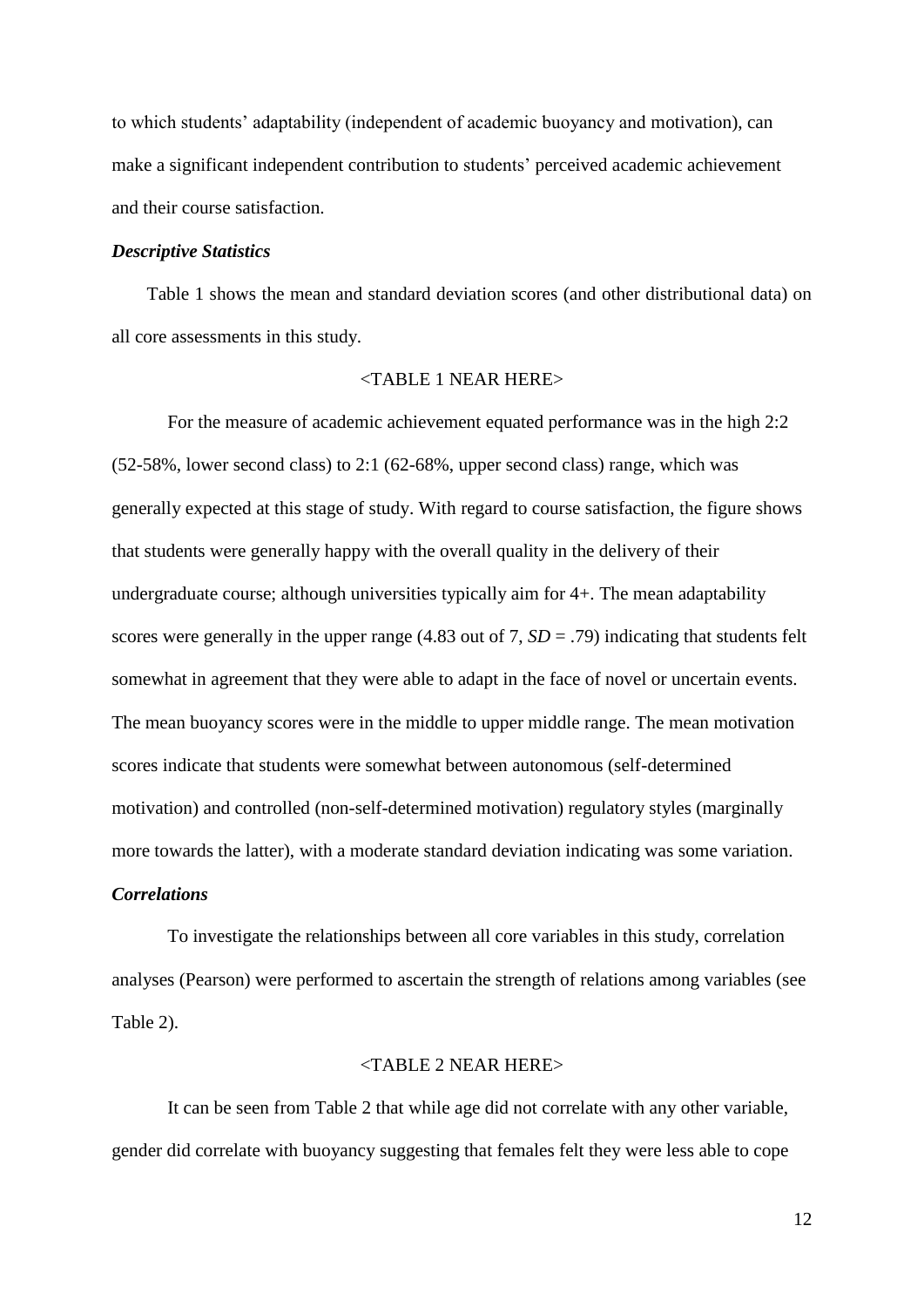with academic setbacks and challenges than males. It can be seen that both the criterion variables (university academic achievement and course satisfaction) were positively correlated. Adaptability and motivation were significantly positively correlated with academic achievement and also positively correlated with course satisfaction. Buoyancy was also positively correlated with course satisfaction. Table 2 also shows that adaptability was significantly positively correlated with both buoyancy and motivation.

#### *Predictors of Academic Achievement and Course Satisfaction at University*

We then examined which predictor variables (university students' adaptability, buoyancy, motivation) are best at predicting, and are uniquely related to, academic achievement and course satisfaction. Two multiple regression analyses were conducted: the first explored predictors of students' academic achievement – grade point average (Table 3) and the second model explored predictors of students' course satisfaction (Table 4). For each, collinearity statistics were run and the variance inflation factor and tolerance statistics confirmed that multicollinearity was not an issue. Adaptability and its cognate covariates (buoyancy, and motivation) were entered in separate steps as predictors of academic achievement and course satisfaction to assess whether adaptability could explain a unique amount of variance after the effects of the other two variables had been controlled. Given the weak correlations in Table 2, neither age nor gender were entered into the regression analyses as predictors.

#### <TABLE 3 NEAR HERE>

#### <TABLE 4 NEAR HERE>

The first regression model (Table 3), which accounted for 14% of the overall variance, showed that only adaptability was a significant unique predictor of students' university academic achievement, such that beyond the effects of buoyancy and motivation, adaptability was a unique predictor of academic achievement. In the second model (Table 4),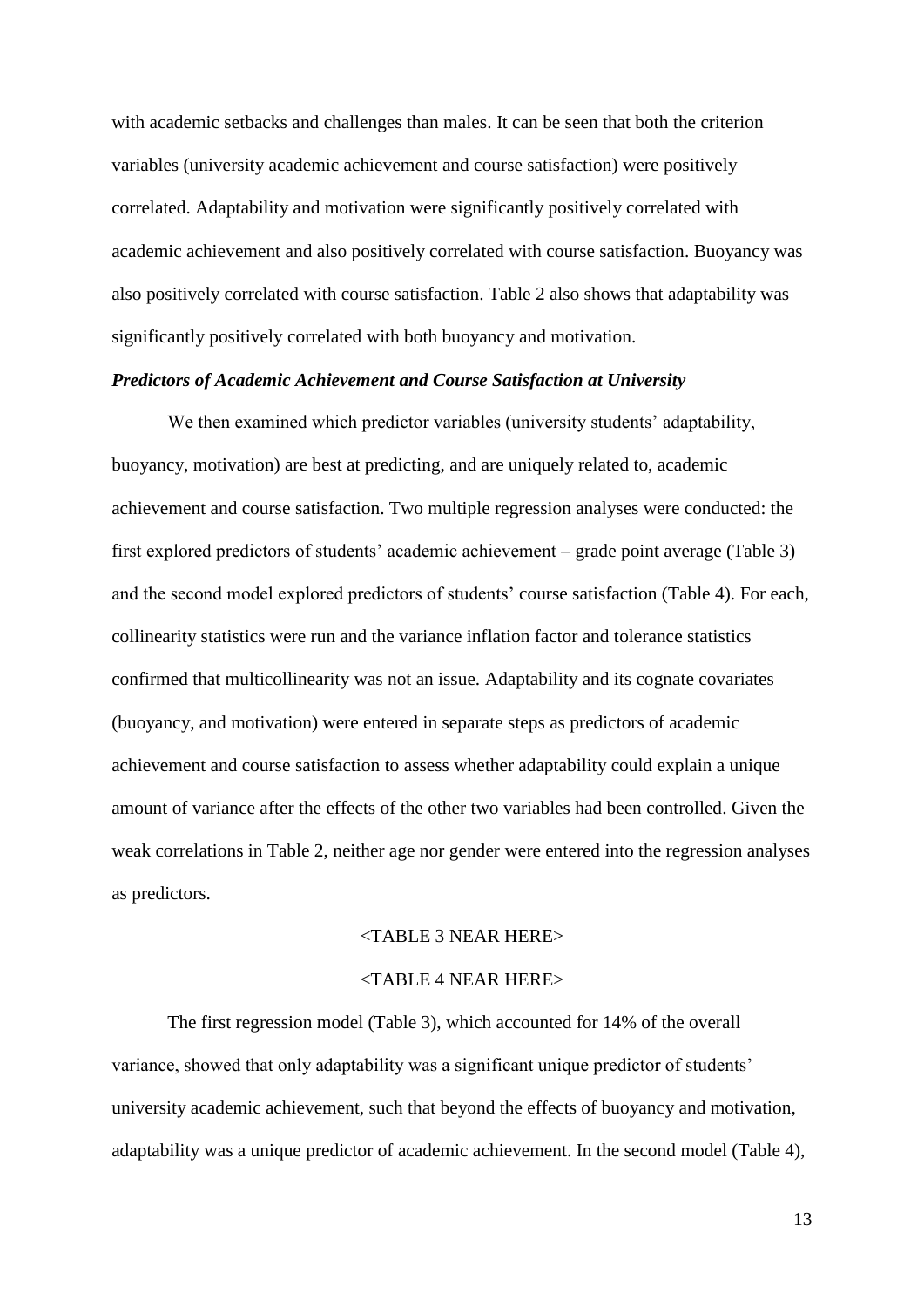which predicted students' course satisfaction, both buoyancy and motivation were found to be significant predictors, suggesting a small but important impact on overall course satisfaction. Adaptability scores, when entered separately, were found to account for an additional 4% of unique variance, suggesting that beyond the effects of buoyancy and academic motivation, adaptability significantly predicted higher course satisfaction.

#### **Discussion**

#### *Adaptability and Academic Outcomes*

In line with our expectations concerning the importance of adaptability for students' academic achievement (Burns et al. 2017; Collie et al. 2017; Martin et al. 2012, 2013, 2015), university students' adaptability was found to positively predict academic achievement, beyond the effects of academic buoyancy and academic motivation (cognate covariates). Further, in line with the literature offering tentative links between students' adaptability and satisfaction (Martin et al. 2013), adaptability was found to predict students' course satisfaction, beyond the effects of cognate covariates (academic buoyancy and academic motivation). Academic motivation and buoyancy were found to make a weaker, but significant, contribution to their overall course satisfaction.

These findings might indicate that students who can more ably regulate their thoughts, behaviors, and emotions (i.e., adapt) to effectively deal with change, uncertainty, and novelty in academic tasks, activities, and situations at university (Martin et al. 2012, 2013), tend to attain higher levels of perceived academic grade performance. These students may also be more likely to show greater course satisfaction (Martin et al. 2013) and feel more optimistic about their course of study. As noted above, the significant role of adaptability occurred over and above the roles played by academic buoyancy and motivation, suggesting something unique about adaptability in relation to undergraduate student's perceived academic outcomes. This aligns with prior research about the significance of adaptability (Burns et al.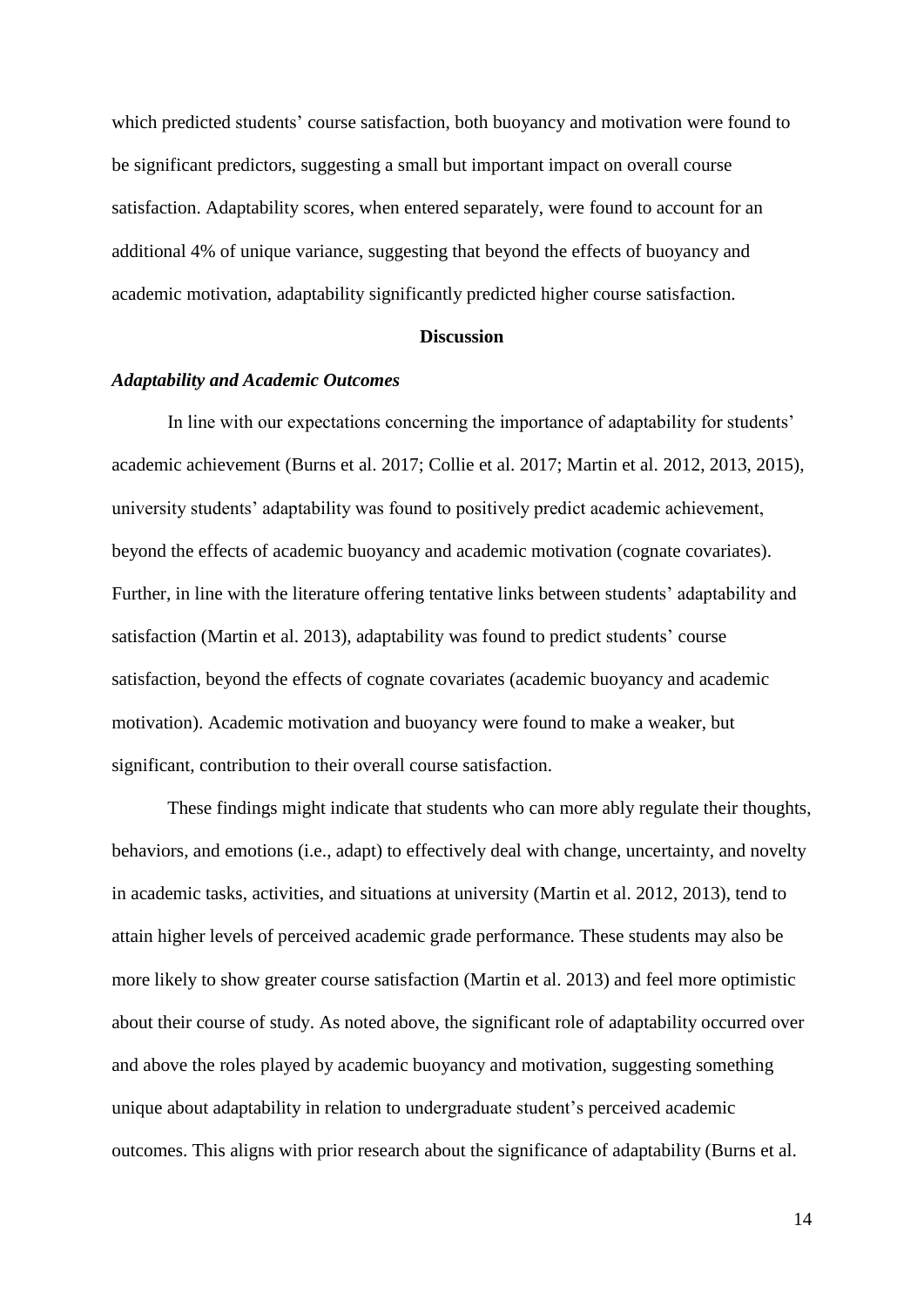2017; Collie et al. 2017; Martin et al. 2012, 2013, 2015), while also augmenting it to show the significant role of adaptability in achievement and course satisfaction at first-year undergraduate degree level.

#### *Practical Implications*

The results have several important implications for researchers and educators (administrators and faculty) who may wish to improve students' academic achievement and course satisfaction. Unlike some constructs such as age, gender, and to some extent socioeconomic status and intelligence, adaptability is an alterable construct (van Rooij, Jansen and van de Grift 2017). The findings in the present study indicate that there might be value in giving greater consideration to university students' adaptability, particularly in the first year of study. The findings from this study may similarly have important implications for researchers and educators seeking to understand first-year university students' adjustment and its potential influence on educational outcomes at university. Students' adaptability might be measured at the start of the course in order to identify those who may be at risk of struggling to adjust (cognitively, behaviorally, and emotionally) to the change, novelty, and uncertainty that university typically brings. Intervention work might then seek to enhance levels of adaptability in order to potentially improve academic engagement and achievement, and also students' academic achievement and course satisfaction.

Crossling and colleagues (2009) identify the course induction as a key opportunity for institutions to engage their students in a dialogue to help them understand all that university life brings (with a view to supporting the adjustment and to ease the transition). It may be useful to adopt Martin and colleagues (2015) suggestions to (a) help students first identify and recognize situations of change, uncertainty, and novelty that might require an appropriate regulatory response, (b) show students how to adjust their cognition, behavior, and emotions to the demands of the situation, and (c) help students to recognize the importance of these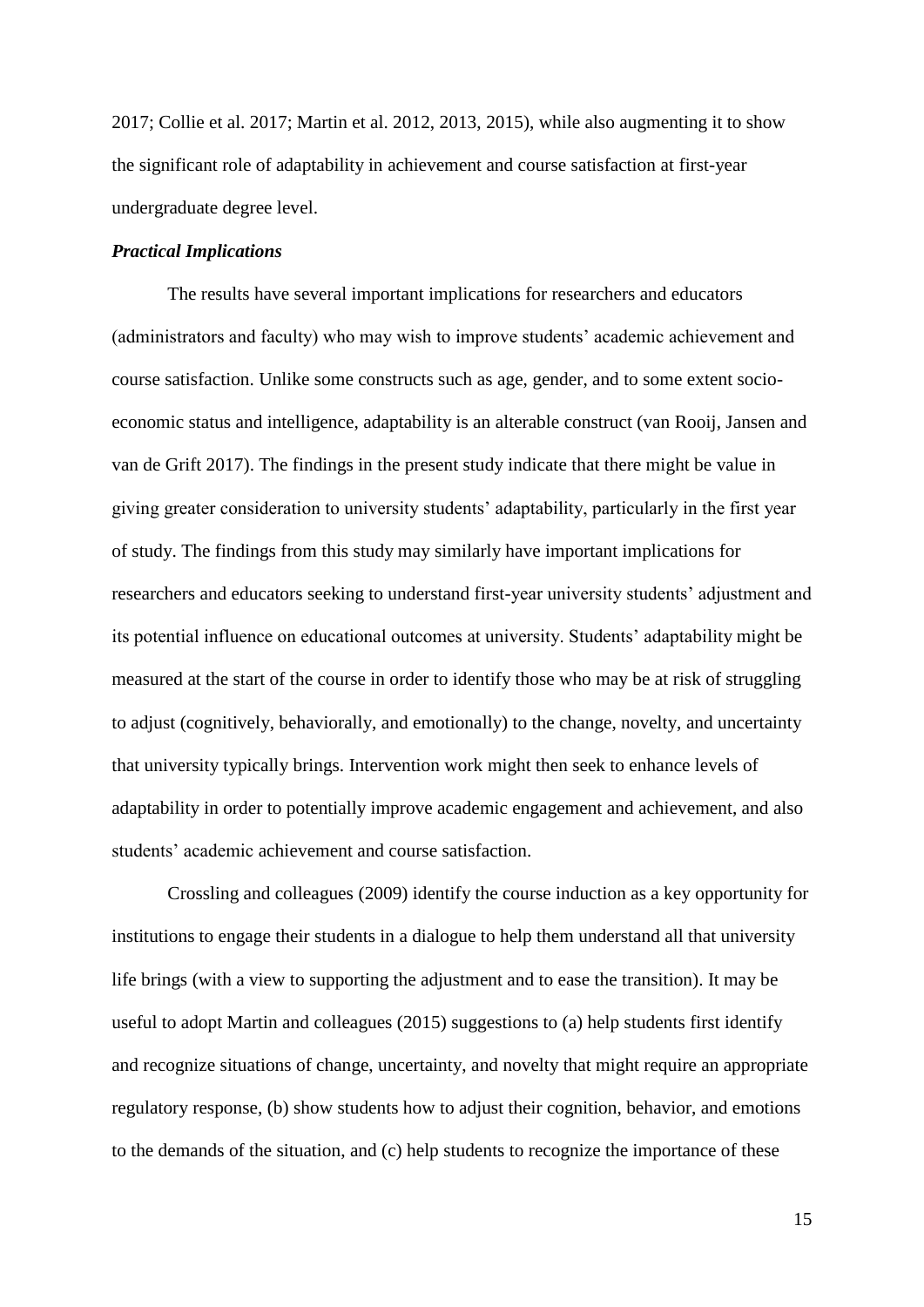regulatory responses with a view to sustaining them for future occasions when adaptability is required. According to Martin et al (2013), these intervention efforts might ultimately enable the student to respond more positively and constructively to a variety of diverse and unforeseen academic circumstance, and by implication, improve their educational outcomes. This, in turn, may have important implications for understanding student transition into future employment and how students' adaptability might assist them to adjust to novel, uncertain and relatively unfamiliar work environments (Koen et al. 2012).

#### *Limitations and Future Directions*

There are some limitations that are important to recognise when interpreting the present findings and which have potential implications for future research. First, as this research utilized quantitative methodology, the levels of 'understanding' are somewhat limited. Future research might incorporate qualitative approaches to gain a richer, more insightful understanding of how and when adaptability, academic buoyancy, and academic motivation may operate, for example, in a higher-education context. Relatedly, not unlike other work in this area (Sears et al. 2017), the outcome variables were assessed using selfreports on single-item measures. Although self-reported achievement is highly correlated with actual achievement (Hattie 2009) and the single-item course satisfaction measure has often been cited in rankings of university performance (Lenton 2015), future work might consider alternative constructs to incorporate a more multi-dimensional focus (e.g., Collie et al. 2017; Martin et al. 2012, 2013; Respondek et al. 2017).

Moreover, in the present study, academic achievement and satisfaction were measured mid-course as first-year university has been identified as a time in which adaptability might be of greatest importance (Crossling et al. 2009). However, ultimate achievement and course satisfaction are not entirely known until the end of the course, so the associations in the present study may be subject to change over time. Future research might thus use longitudinal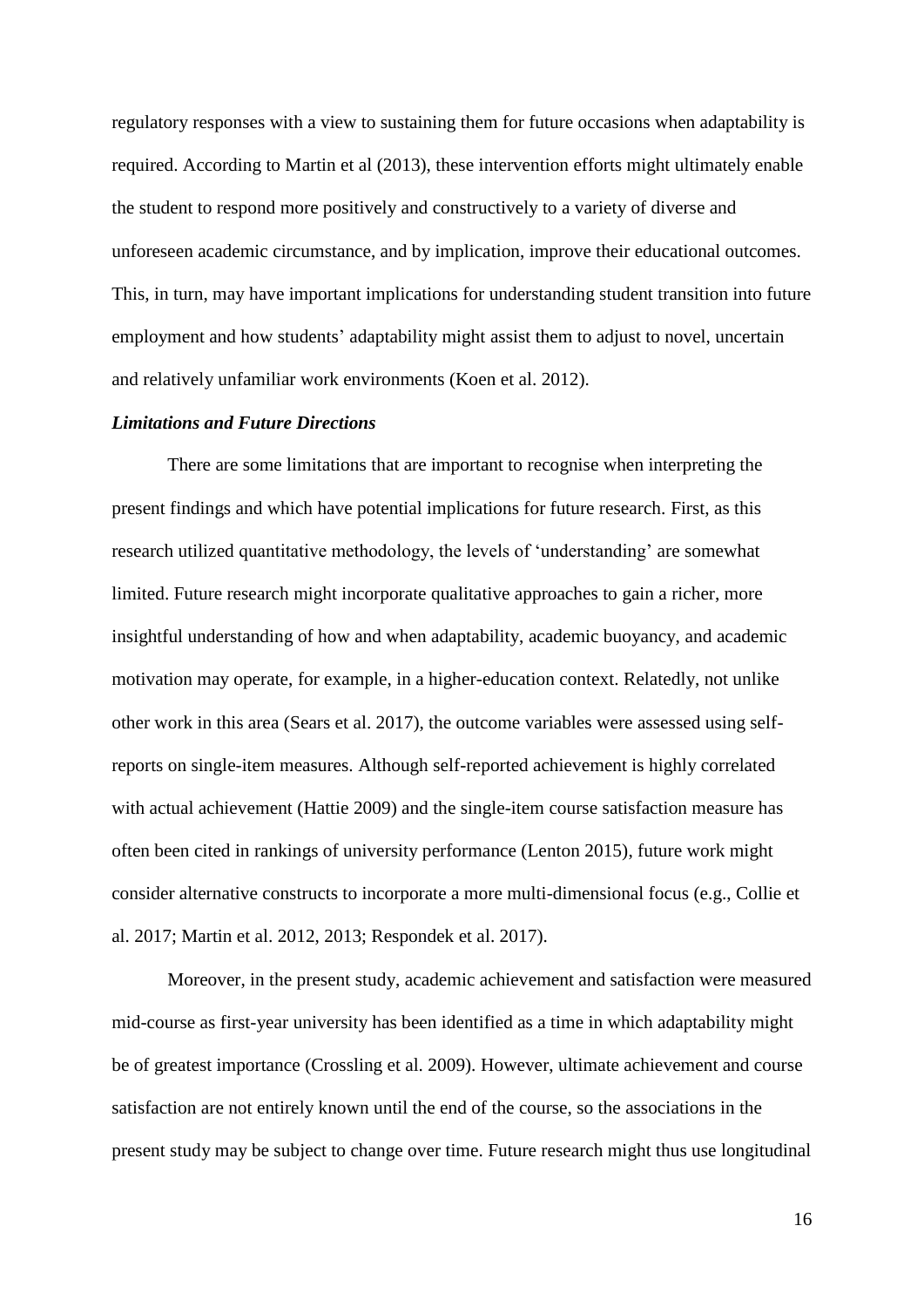designs with multiple assessments at different time points (see Collie et al. 2017; Pekrun et al. 2017). Another recognition is the relatively small sample size which meant some parameters attained marginal significance when in fact their absolute value would be considered meaningful. For example, using Keith's (2006) benchmarks for standardized betas, the effect of academic buoyancy to course satisfaction ( $\beta$  = .22) may be considered a moderate effect size (bordering a large effect size), when significant at  $p < .10$ .

Finally, although the focus of this study was restricted to individual characteristics connected to self-regulatory processes, it is important to note that other variables were not included in this study including nationality, ethnicity and work status. Also, macro factors at the teaching and institution level including course structure and course size (Green et al. 2015; Vossensteyn et al. 2015) were not considered. For instance, in the current work, while an educationally-meaningful portion of variance in students' academic achievement (14%) and course satisfaction (28%) was explained, considerable variability was left unaccounted for. Future research might include a more comprehensive assortment of predictor variables to help account for some of this unexplained variance.

#### *Conclusion*

The present study showed that, beyond the effects of academic buoyancy and academic motivation, adaptability had unique positive associations with both academic achievement and course satisfaction. Greater understanding of the factors (e.g., adaptability) that influence academic outcomes at university will allow universities to better direct their resources to realize and maximize the benefits (to universities and students alike) that higher education promises. Taken together, these findings hold important implications for researchers and educators who may seek to understand how students manage the transition to university and the potential influence this may have on their academic outcomes.

#### **Acknowledgements**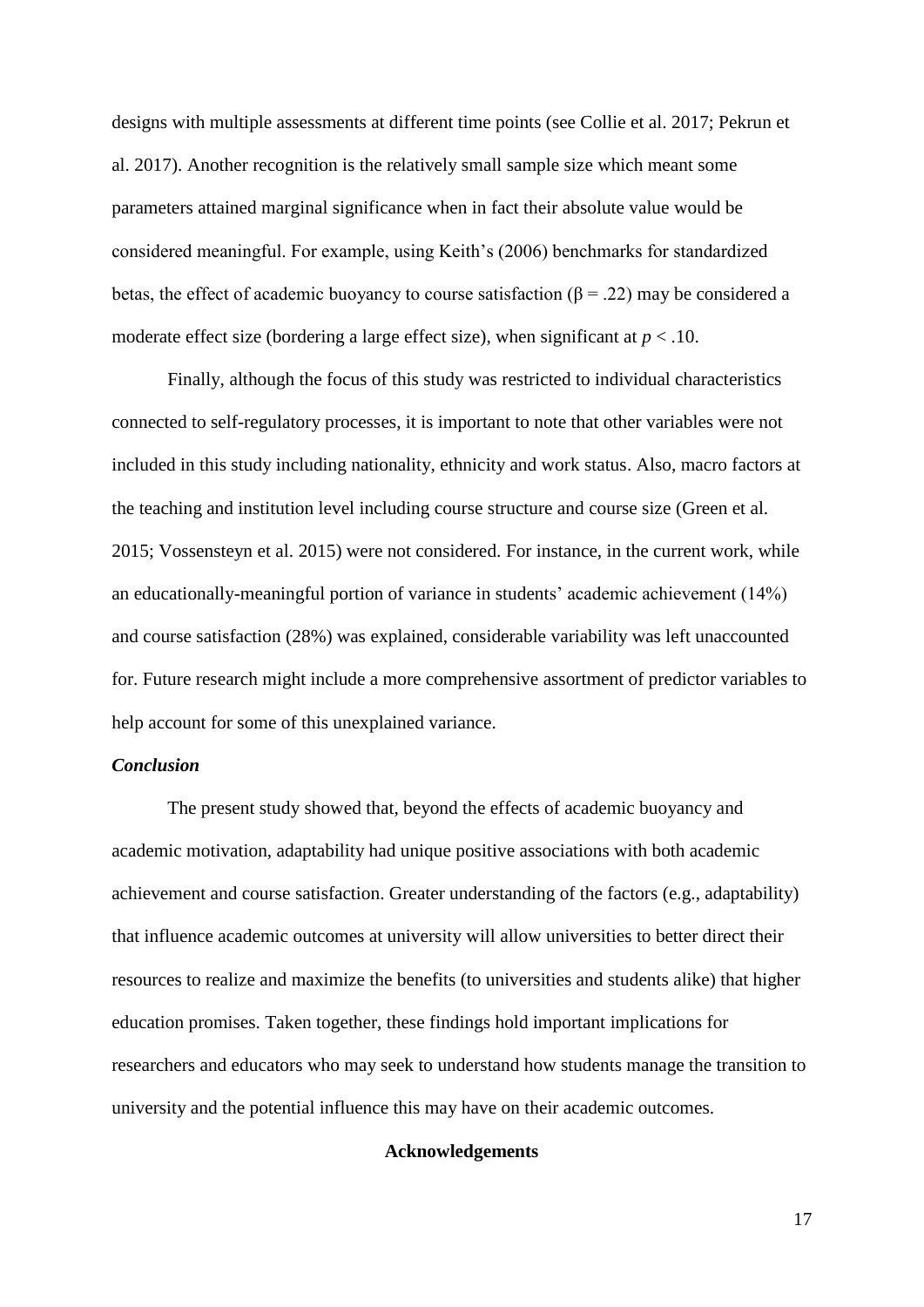We would like to thank the participating higher education institution (university) for supporting the data collection. We also gratefully acknowledge the support of the students who took part in this research.

### **Disclosure Statement**

We can confirm here that no financial interest or benefit has arisen from the direct applications of this research.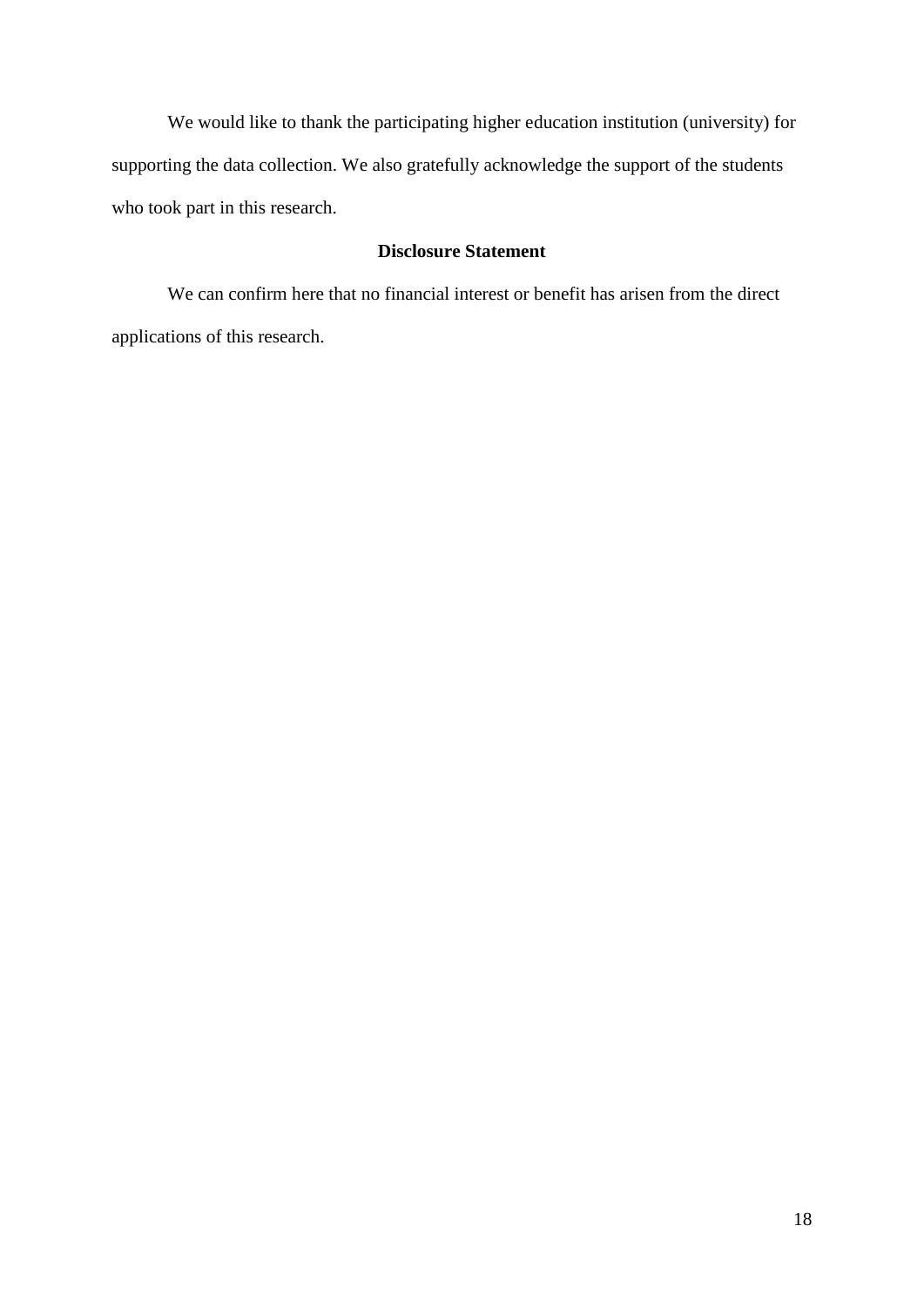#### **References**

Association of Graduate Recruiters (2013). Graduate Recruitment Survey 2013. http://www.agr.org.uk/write/Documents/Surveys/The\_AGR\_Graduate\_Recruitment\_ Survey\_2013\_Winter\_Review.pdf [accessed 21 June 2017]

Bates, E. A., and L.K. Kaye. 2014. "I'd be expecting caviar in lectures": the impact of the new fee regime on undergraduate students' expectations of Higher Education." *Higher Education* 67(5): 655-673. https://doi.org/10.1007/s10734-013-9671-3

- Burns, E. C., A.J. Martin, and R.J. Collie, R. 2017. "Understanding the role of adaptability and personal best (PB) goals in students' academic outcomes: A social cognitive perspective." *British Journal of Educational Psychology Monograph Series II,* 12: 111-143.
- Buss, D.M. and N. Cantor. 1989. "Introduction". In *Personality psychology: Recent trends and emerging directions*, edited by D. M. Buss and N. Cantor, 1-12. New York, NY: Springer.
- Childers, C., K. Williams, and E. Kemp. 2014. "Emotions in the classroom: Examining environmental factors and student satisfaction". *Journal of Education for Business* 89: 7-12. doi: http://dx.doi.org/10.1080/08832323.2012.738258
- Collie, R.J., and A.J. Martin. 2016. "Adaptability: An Important Capacity for Effective Teachers. Educational Practice and Theory." 38: 27-39. doi: 10.7459/ept/38.1.03.
- Collie, R. J., A.J. Holliman, and A.J. Martin. 2017. "Adaptability, engagement and academic achievement at university." *Educational Psychology* 37(5): 632-647. http://dx.doi.org/10.1080/01443410.2016.1231296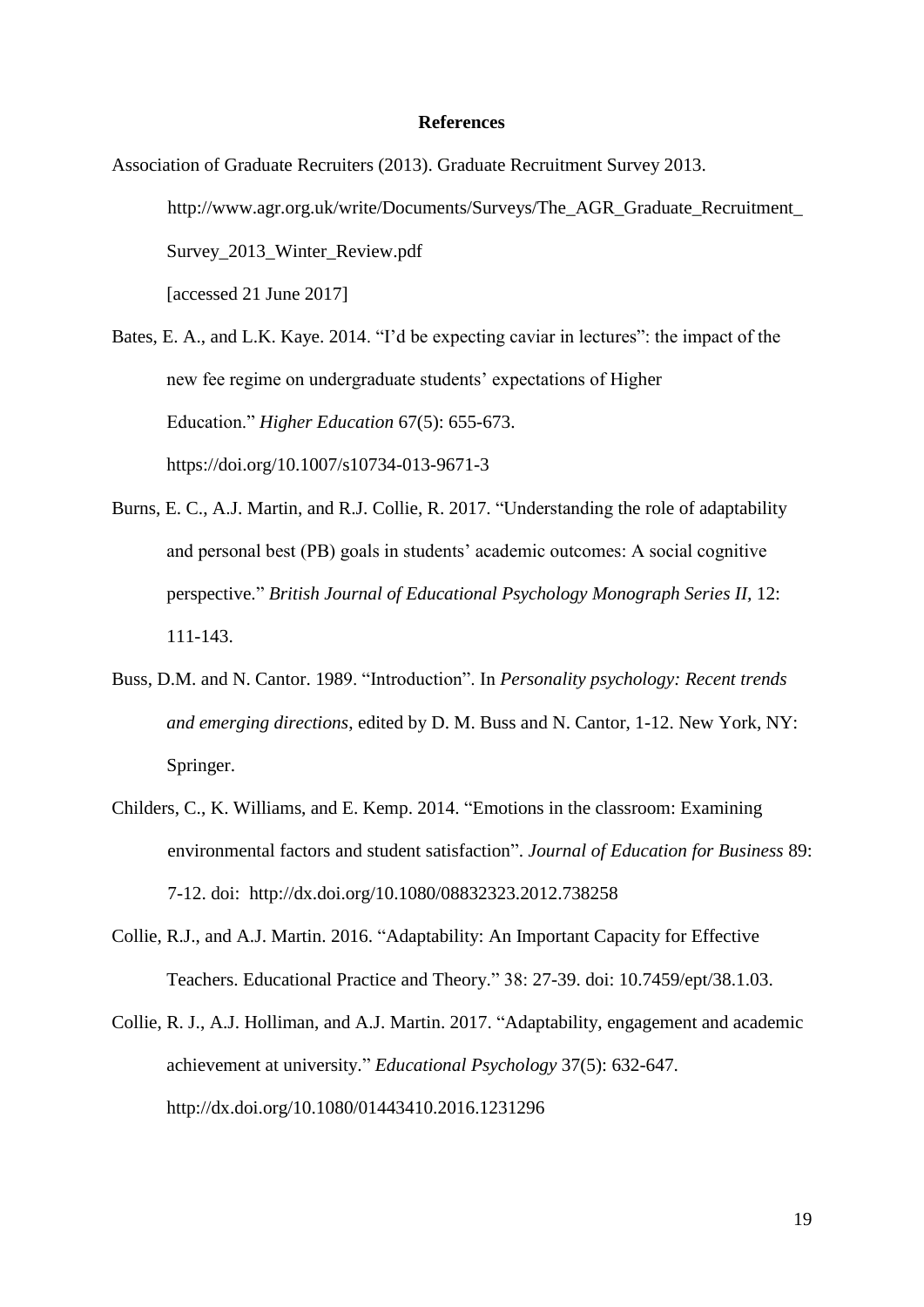- Collie, R. J., A.J. Martin, and J.S. Curwood. 2016. "Multidimensional motivation and engagement for writing: Construct validation with a sample of boys." *Educational Psychology* 36: 771-791. http://dx.doi.org/10.1080/01443410.2015.1093607
- Crosling, G., M., M. Heagney, and L. Thomas. 2009. "Improving student retention in higher education: Improving teaching and learning." *Australian Universities' Review* 51(2): 9-18.
- Di Pietro, G. 2017. "Degree classification and recent graduates' ability: Is there any signalling effect?" *Journal of Education and Work* 30(5):501-514. http://dx.doi.org/10.1080/13639080.2016.1243230
- Douglas, J. A., A. Douglas, R.J. McClelland, and J. Davies. 2015. "Understanding student satisfaction and dissatisfaction: An interpretive study in the UK higher education context." *Studies in Higher Education* 40: 329-349.
- Green, H. J., M. Hood, and D.L. Neumann. 2015. "Predictors of student satisfaction with university psychology courses: A review." *Psychology Learning and Teaching* 14(2): 131-146. doi: https://doi.org/10.1177/1475725715590959
- Hart, C. 2012. "Factors associated with student persistence in an online program of study: A review of the literature"*. Journal of Interactive Online Learning* 11(1): 19-42.
- Hattie, J. 2009. "*Visible learning: A synthesis of over 800 meta-analyses relating to achievement."* New York, NY: Routledge.
- Heckhausen, J., C. Wrosch, and R. Schulz. 2010. "A motivational theory of life-span development." *Psychological Review* 117: 32-60. http://dx.doi.org/10.1037/a0017668
- Johnson, M. L., G. Taasoobshirazi, G., J.L. Kestler, and J.R. Cordova. 2015. "Models and messengers of resilience: A theoretical model of college students' resilience, regulatory strategy use, and academic achievement." *Educational Psychology* 35: 869-885. http://dx.doi.org/10.1080/01443410.2014.893560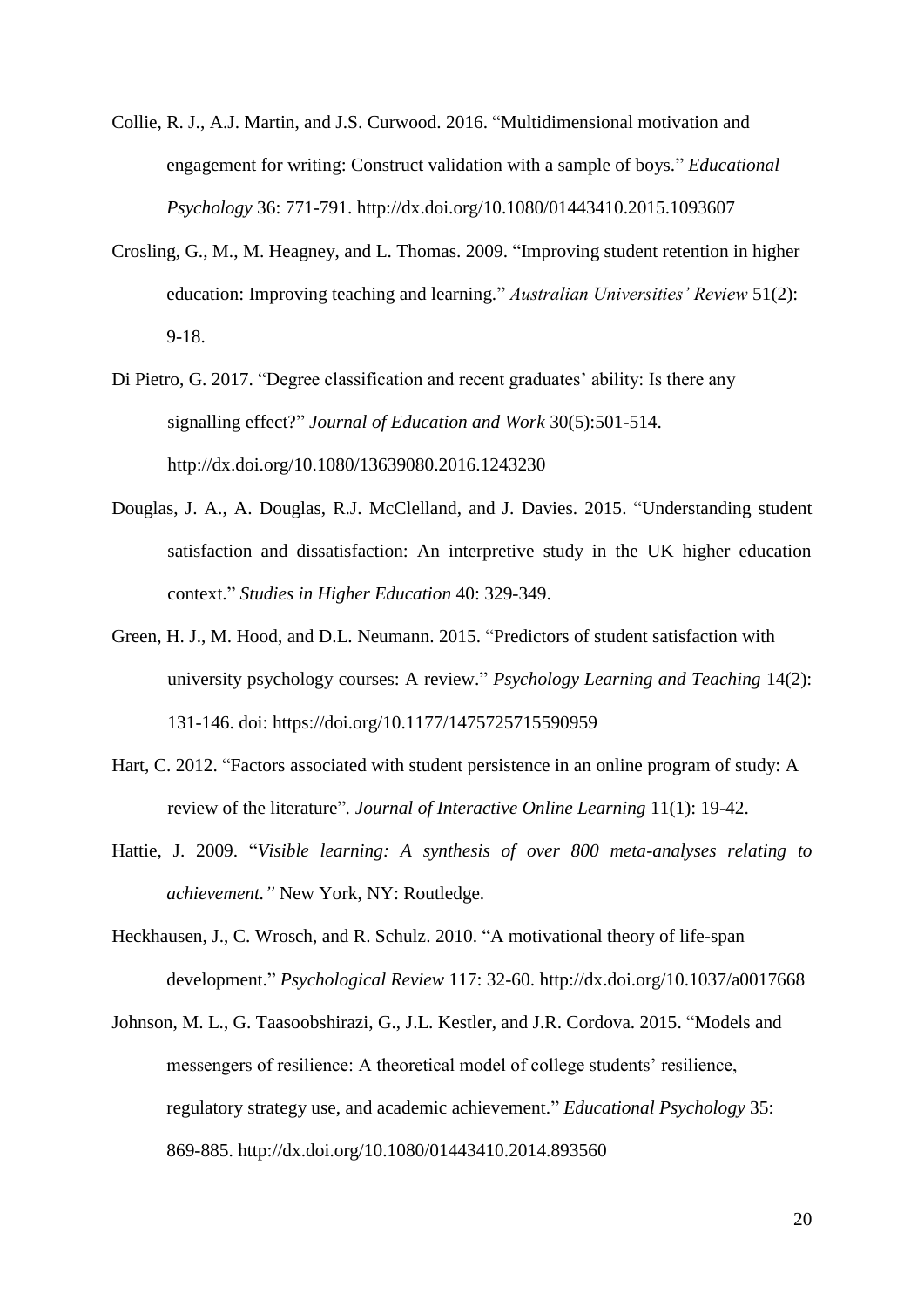- Kaye, L. K., and E.A. Bates. 2017. "The impact of higher fees on psychology students' reasons for attending university." *Journal of Further and Higher Education* 41(3): 379-392. DOI: 10.1080/0309877X.2015.1117597
- Keith, T. Z. 2006. "*Multiple regression and beyond*." Boston, MA: Pearson Education.
- Koen, J., U.C. Klehe, and A.E. Van Vianen. 2012. "Training career adaptability to facilitate a successful school-to-work transition." *Journal of Vocational Behavior* 81(3): 395- 408.
- Lenton, P. 2015. "Determining student satisfaction: An economic analysis of the National Student Survey." *Economics of Education Review* 47: 118-127. doi:10.1016/j.econedurev.2015.05.001
- Lourenco, F., and B.J. Casey. 2013. "Adjusting behavior to changing environmental demands with development." *Neuroscience & Biobehavioral Reviews* 37(9): 2233-2242. doi.org/10.1016/j.neubiorev.2013.03.003
- Martin, A. J., and E.C. Burns. 2014. "Academic buoyancy, resilience, and adaptability in students with ADHD." *The ADHD Report* 22*,* 1-9. http://dx.doi.org/10.1521/adhd.2014.22.6.1
- Martin, A. J., and H.W. Marsh. 2008. "Academic buoyancy: Towards an understanding of students' everyday academic resilience." *Journal of School Psychology* 46: 53-83. doi: 10.1016/j.jsp.2007.01.0902
- Martin, A. J., H. Nejad, S. Colmar, and G.A.D. Liem. 2012. "Adaptability: Conceptual and empirical perspectives on responses to change, novelty and uncertainty." *Australian Journal of Guidance and Counselling* 22: 58-81. http://dx.doi.org/10.1017/jgc.2012.8
- Martin, A. J., H. Nejad, S. Colmar, and G.A.D. Liem. 2013. "Adaptability: How students' responses to uncertainty and novelty predict their academic and non-academic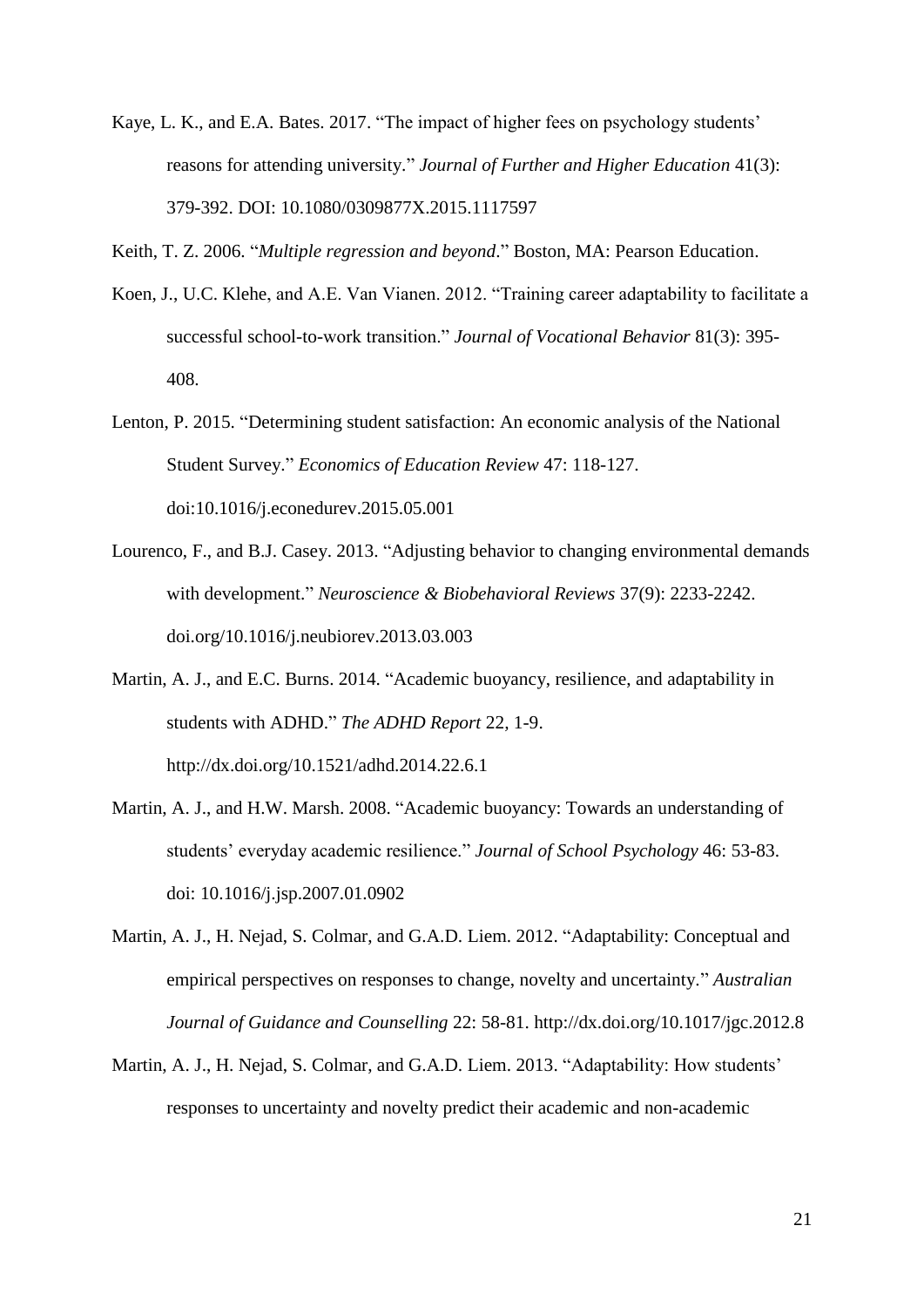outcomes." *Journal of Educational Psychology* 105: 728-746. http://dx.doi.org/10.1037/a0032794

- Martin, A. J., H. Nejad, S. Colmar, G.A.D. Liem, and R.J. Collie. 2015. "The role of adaptability in promoting control and reducing failure dynamics: A mediation model." *Learning and Individual Differences* 38: 36-43. http://dx.doi.org/10.1016/j.lindif.2015.02.004
- Mega, C., L. Ronconi, and R. De Beni. 2014. "What makes a good student? How emotions, self-regulated learning, and motivation contribute to academic achievement. "Journal *of Educational Psychology* 106(1): 121-131. http://dx.doi.org/10.1037/a0033546
- Pekrun, R., S. Lichtenfeld, H.W. Marsh, K. Murayama, and T. Goetz. 2017. "Achievement emotions and academic performance: Longitudinal models of reciprocal effects." *Child Development* 88(5): 1653-1670 doi: 10.1111/cdev.12704
- Pike, G. R. 1991. "The effects of background, coursework, and involvement on students' grades and satisfaction." *Research in Higher Education* 32: 15-30. https://doi.org/10.1007/BF00992830
- Respondek, L., T. Seufert, R. Stupnisky, and U.E. Nett. 2017. "Perceived Academic Control and Academic Emotions Predict Undergraduate University Student Success: Examining Effects on Dropout Intention and Achievement." *Frontiers in Psychology* 8: 243. https://doi.org/10.3389/fpsyg.2017.00243
- Ryan, R. M., and J.P. Connell. 1989. "Perceived locus of causality and internalization: examining reasons for acting in two domains." *Journal of Personality & Social Psychology* 57: 749-761. doi:10.1037/0022-3514.57.5.749.
- Ryan, R. M., and E.L. Deci. 2007. "Active human nature: self-determination theory and the promotion and maintenance of sport, exercise, and health". In *Intrinsic motivation and*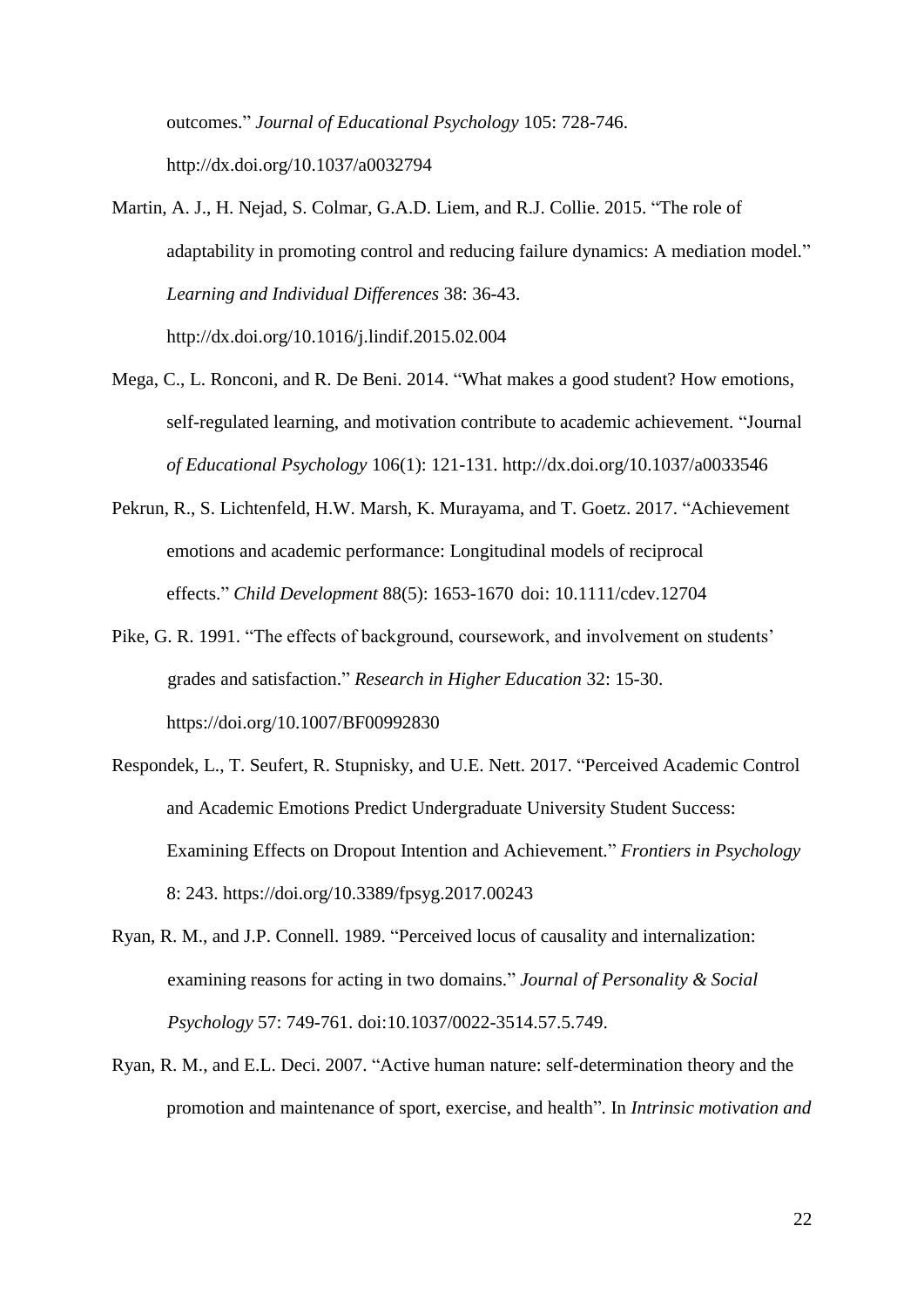*self-determination in exercise and sport*, edited by M. S. Hagger, and N. L. D. Chatzisarantis, 1-19. Champaign, IL: Human Kinetics

- Schreiner, L. A., and D.D.Nelson. 2013. "The contribution of student satisfaction to persistence." *Journal of College Student Retention* 15: 73-111. doi: http://dx.doi.org/10.2190/CS.15.1.f
- Sears, C. R., M.A. Boyce, S.D. Boon, V.M. Goghari, K. Irwin, and M. Boyes. 2017. "Predictors of student satisfaction in a large psychology undergraduate program." *Canadian Psychology* 58(2): 148-160. doi: http://dx.doi.org/10.1037/cap0000082
- Taylor, J., R. Brites, F. Correia, M. Farhangmehr, B. Ferreira, M. Machado, C. Sarrico, and M. Sá. 2008. "Strategic enrolment management: Improving student satisfaction and success in Portugal." *Higher Education Management and Policy,* 20: 129-145. http://dx.doi.org/10.1787/17269822
- Vallerand, R. J. 2007. "A hierarchical model of intrinsic and extrinsic motivation for sport and physical activity". In *Self-determination theory in exercise and sport,* edited by M. S. Hagger, and N. Chatzisarantis, 255-280. Champaign, IL: Human Kinetics.
- Vallerand, R. J., M.R. Blais, N.M. Briere, and L.G. Pelletier. 1989. "Construction and validation of the Motivation Toward Education Scale." *Canadian Journal of Behavioural Science Revue Canadienne* 21: 323-349.
- Vallerand, R. J., L.G. Pelletier, M.R. Blais, N.M. Briere, C. Senecal, and E.F. Valliéres. 1993. "On the assessment of intrinsic, extrinsic, and amotivation in education: Evidence on the concurrent and construct validity of the Academic Motivation Scale." *Educational & Psychological Measurement* 53: 159-172. https://doi.org/10.1177/0013164493053001018
- van Rooij, E. C. M., E.P.W.A. Jansen, and W.J.C.M. van de Grift. 2017. "Secondary school students' engagement profiles and their relationship with academic adjustment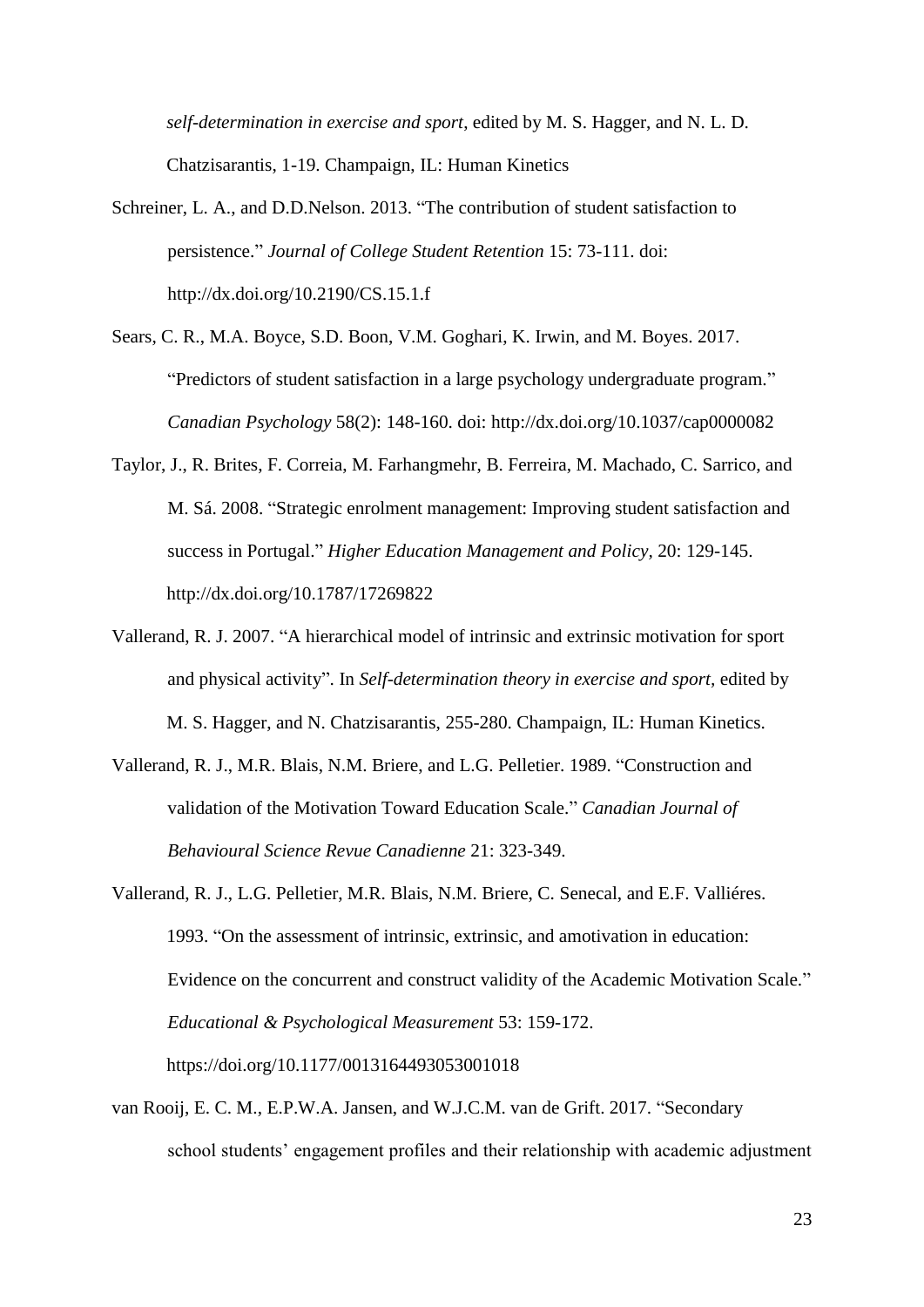and achievement in university." *Learning and Individual Differences* 54, 9-19. doi: 10.1016/j.lindif.2017.01.004

- Vossensteyn, H., A. Kottmann, B. Jongbloed, F. Kaiser, L. Cremonini, B. Stensaker, E. Hovdhaugen, and S. Wollscheid. 2015. "Dropout and completion in higher education in Europe: Main report." http://doc.utwente.nl/98513/1/dropout-completion-he\_en.pdf [accessed 21 June 2017]
- Wach, F. S., J. Karbach, S. Ruffing, R. Brünken, and F.M Spinath. 2016. "University students' satisfaction with their academic studies: Personality and motivation matter." *Frontiers in Psychology* 7(55). doi:10.3389/fpsyg.2016.00055
- Winne, P. H., and A.F. Hadwin. 2008. "The weave of motivation and self-regulated learning." In *Motivation and self-regulated learning: Theory, research, and application*, edited by D. H. Schunk, and B. J. Zimmerman, 297-314. New York, NY: Routledge.
- Zimmerman, B. J. (2002). "Achieving self-regulation: The trial and triumph of adolescence." In *Academic motivation of adolescents*, edited by F. Pajares, and T. Urdan, 1-27. Greenwich, CT: Information Age Publishing.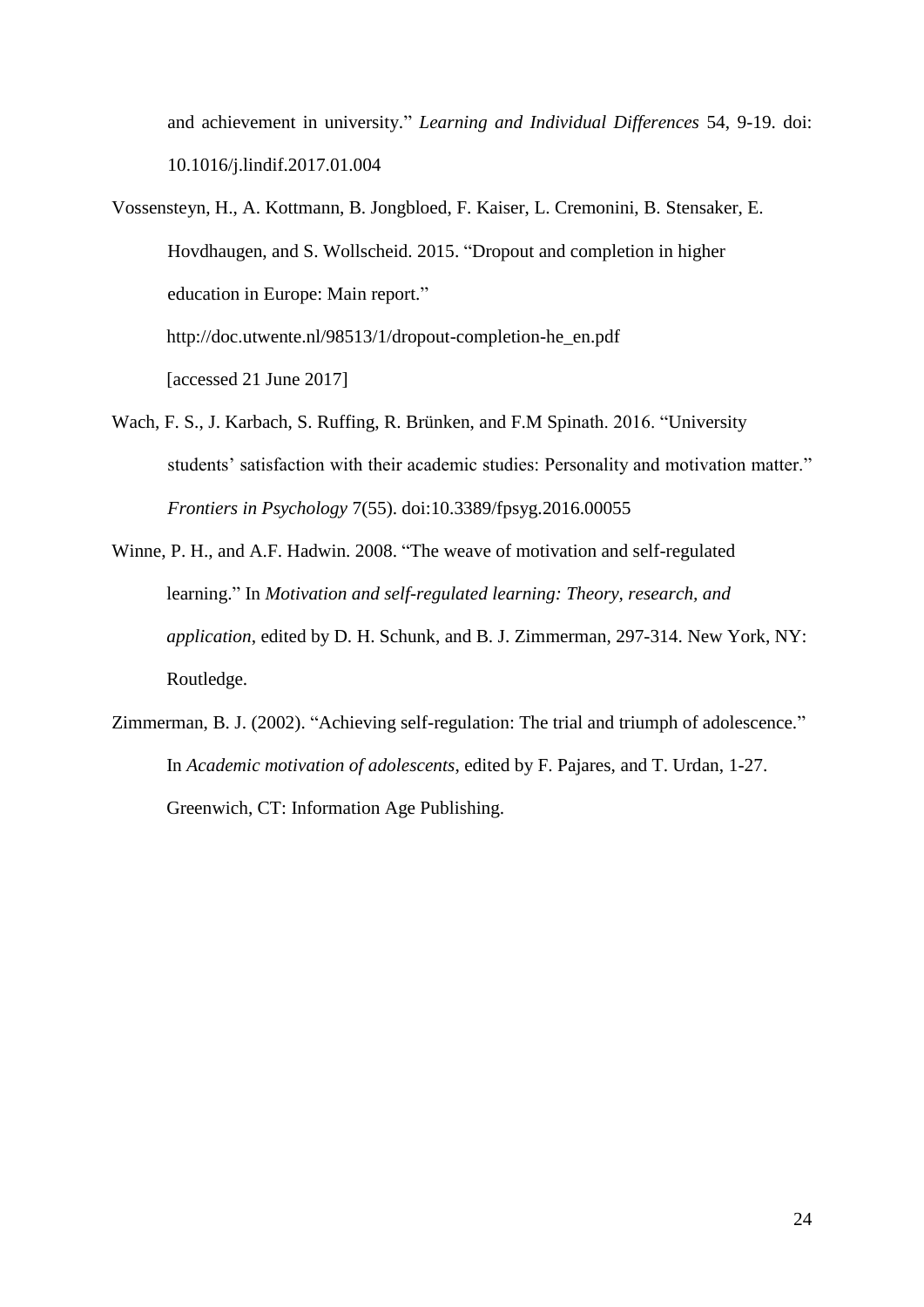| Variables    | Mean    | <b>Skewness</b> | Kurtosis | Std. Dev. |
|--------------|---------|-----------------|----------|-----------|
| Adaptability | 4.83    | $-0.01$         | 0.308    | 0.79      |
| Buoyancy     | 4.01    | $-0.11$         | $-0.679$ | 1.36      |
| Motivation   | $-0.89$ | 0.08            | 0.689    | 3.00      |
| Achievement  | 3.41    | $-1.17$         | $-0.81$  | 0.73      |
| Satisfaction | 3.78    | $-0.26$         | 1.114    | 1.01      |

**Table 1:** *Descriptive Statistics for Substantive Variables*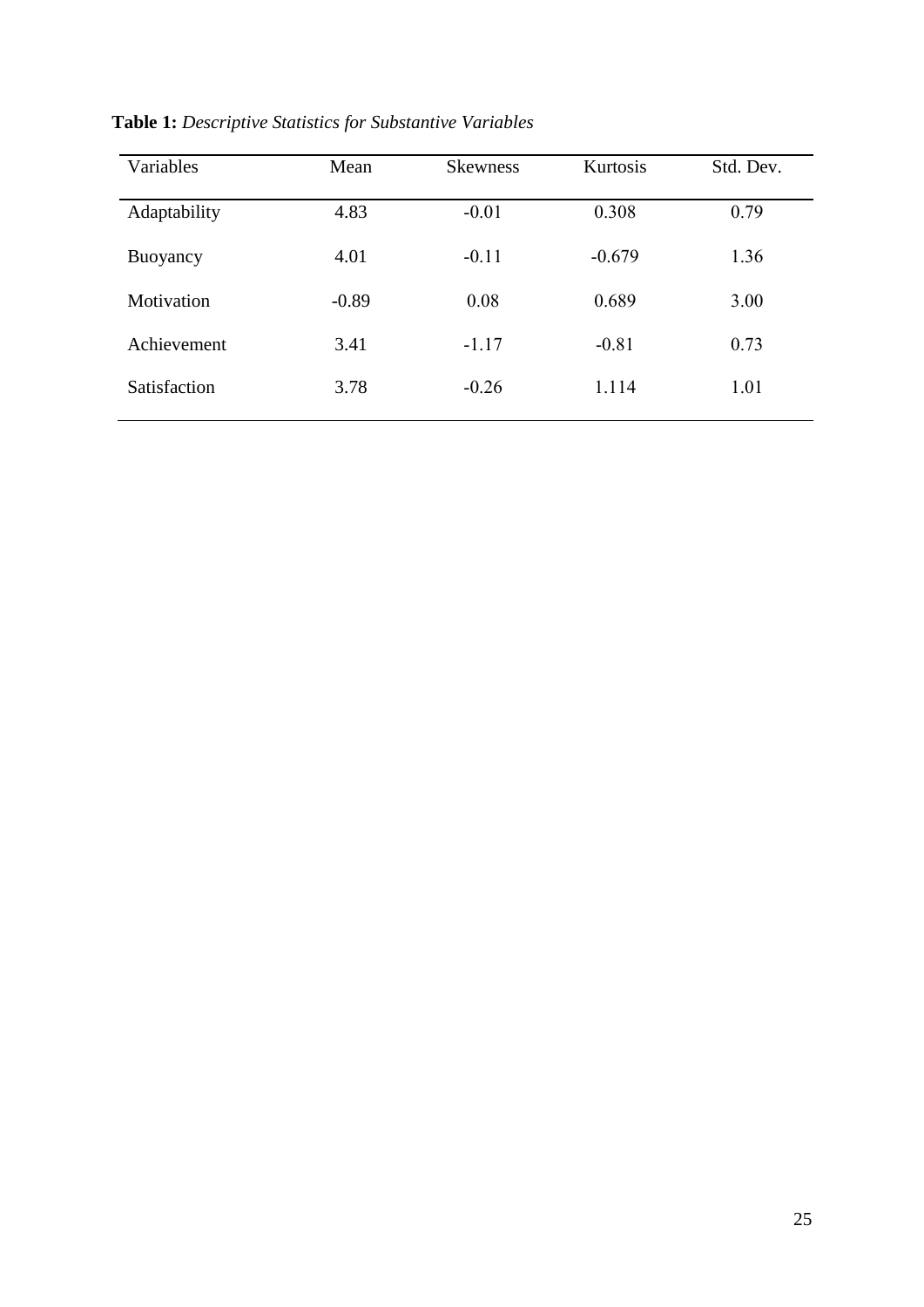| Variables       | $\mathbf{1}$ | $\overline{2}$ | 3        | $\overline{4}$ | 5        | 6        |
|-----------------|--------------|----------------|----------|----------------|----------|----------|
| $1.$ Age        |              |                |          |                |          |          |
| 2. Gender       | $-.052$      |                |          |                |          |          |
| 3. Adaptability | .161         | $-.041$        |          |                |          |          |
| 4. Buoyancy     | $-.083$      | $-.242*$       | $.563**$ |                |          |          |
| 5. Motivation   | .201         | $-139$         | $.324**$ | $.343**$       |          |          |
| 6. Achievement  | .116         | $-.099$        | $.347**$ | .175           | $.236*$  |          |
| 7. Satisfaction | $-.063$      | .001           | $.435**$ | $.428**$       | $.361**$ | $.306**$ |

**Table 2:** *Correlations (Pearson) Between Variables*

 $\frac{1}{p}$   $\frac{p}{0.05}$ ; \*\*  $p$   $\frac{0.01}{p}$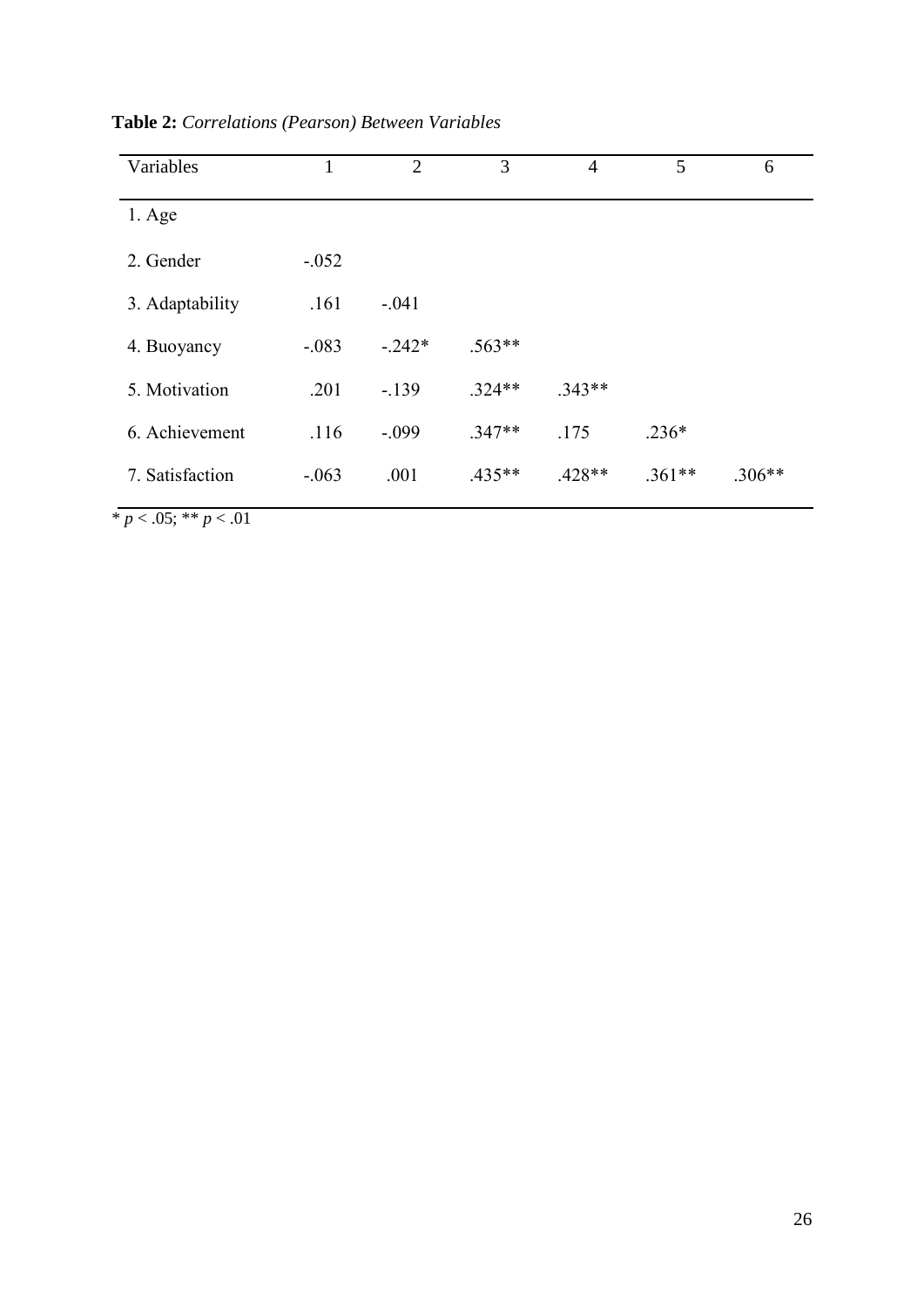|              | $\boldsymbol{B}$ | SEB   | $\beta$  | Tolerance | <b>VIF</b> |
|--------------|------------------|-------|----------|-----------|------------|
| Step 1       |                  |       |          |           |            |
| Buoyancy     | .574             | .595  | .106     | .882      | 1.133      |
| Motivation   | .486             | .269  | .199     | .882      | 1.133      |
| Step 2       |                  |       |          |           |            |
| Buoyancy     | $-.352$          | .667  | $-.065$  | .654      | 1.528      |
| Motivation   | .365             | .263  | $-.150$  | .857      | 1.167      |
| Adaptability | 3.095            | 1.133 | $.335**$ | .664      | 1.507      |

**Table 3:** *Predictors of Academic Achievement* 

*Note: SE B = standard error for the regression coefficient.*  $* p < .05 ** p < .01$ . *Step 1 R 2 change = .066, Step 2 R 2 change = .075*